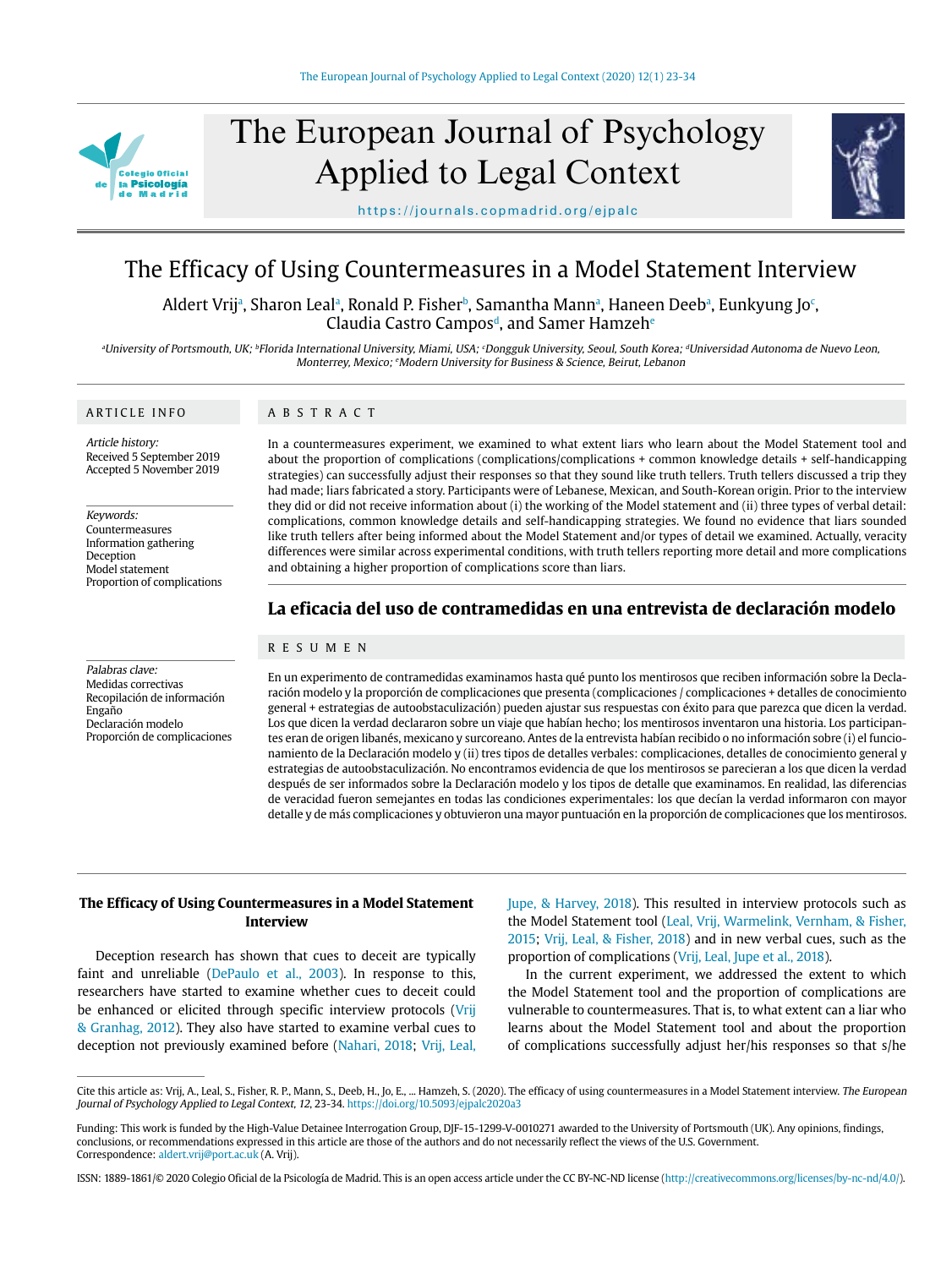sounds like a truth teller? Research examining the Model Statement tool and the proportion of complications has been published and is accessible to everyone through the internet. In addition, practitioners have started to use the Model Statement tool and examine the proportion of complications in investigative interviews (Vrij, Leal, & Fisher, 2018).

The Model Statement tool is part of Cognitive Credibility Assessment (Vrij, Fisher, & Blank, 2017). A Model Statement is an example of a detailed account unrelated to the topic of the interview (Leal et al., 2015). A Model Statement raises the expectations amongst both truth tellers and liars about how much information they should provide (Ewens et al., 2016). As a result, both truth tellers and liars provide more details after listening to a Model Statement and do this to a similar extent (Vrij, Leal, & Fisher, 2018). However, the type of detail provided by truth tellers and liars seems to differ. After being exposed to a Model Statement, truth tellers reported more complications (an occurrence that makes a situation more difficult) than liars (Vrij, Leal et al., 2017; Vrij, Leal, Jupe, & Harvey, 2018).

Many deception studies focus on the total amount of information provided by the interviewee. This variable often discriminates truth tellers from liars, with truth tellers typically reporting more details than liars (Amado, Arce, Fariña, & Vilarino, 2016). However, total amount of information is a generic measure that does not take well enough into account the different verbal strategies truth tellers and liars employ. Vrij and colleagues (Vrij, Leal et al., 2017; Vrij, Leal, Fisher, Mann et al., 2018; Vrij, Leal, Jupe et al., 2018; Vrij, Leal, Mann et al., 2018; Vrij et al., 2019) started to break down this generic measure (total amount of information) into components that they believed to be more sensitive to the different verbal strategies used by truth tellers and liars: complications (e.g., "The air conditioning was not working properly in the hotel"), common knowledge details (strongly invoked stereotypical knowledge about events, e.g., "We visited the Louvre museum where we saw the Mona Lisa"), and selfhandicapping strategies (justifications as to why someone is not able to provide information, e.g., "Nothing unexpected happened; I am a very organised person"). Across experiments, truth tellers reported more complications than liars, whereas liars reported more common knowledge details and self-handicapping strategies than truth tellers. The proportion of complications, complications / (complications + common knowledge details + self-handicapping strategies), was also higher for truth tellers than liars and was a more diagnostic tool to distinguish truth tellers from liars than 'total amount of information' (Vrij, Leal et al., 2017; Vrij, Leal, Fisher, Mann et al., 2018; Vrij, Leal, Jupe et al., 2018; Vrij, Leal, Mann et al., 2018; Vrij et al., 2019).

Several studies in the verbal lie detection domain have examined the extent to which verbal lie detection techniques are vulnerable to countermeasures. This seems to depend on the technique examined. First, the Verifiability Approach (Nahari, 2018; Nahari & Vrij, 2019; Vrij & Nahari, 2019). The core of this approach is that truth tellers are more likely than liars to report details that someone can check (e.g., "When I entered the cinema, I walked into my friend Fred'). The Verifiability Approach was resistant to countermeasures (Nahari, Vrij, & Fisher, 2014). In fact, informing truth tellers and liars about the working of the Verifiability Approach (i.e., informing interviewees that the investigator would like to hear details s/he can check) actually increased the difference between truth tellers and liars in reporting verifiable details, because this information enticed truth tellers to report more additional verifiable details than liars (Vrij & Nahari, 2019).

Second, the Strategic Use of Evidence (SUE) technique. The core of the SUE technique is that during interviews truth tellers are generally forthcoming, whereas liars are inclined to be avoidant or to use denials (e.g., denying having been at a certain place at a specific time when asked directly; Granhag & Hartwig, 2008). When investigators ask questions related to the evidence without making the interviewee aware that they possess this evidence, these different strategies used by truth tellers and liars result in truth tellers' accounts being more forthcoming and therefore more consistent with the available evidence than liars' accounts (Hartwig, Granhag, & Luke, 2014). The SUE technique was to some extent resistant to countermeasures (Luke, Hartwig, Shamash, & Granhag, 2016). Liars who were informed about the SUE technique were more verbally forthcoming (i.e., admitting to more critical details about their activities) than uninformed liars, but they were still less forthcoming than truth tellers.

Third, Criteria-Based Content Analysis (CBCA) (Amado, Arce, & Fariña, 2015; Köhnken & Steller, 1988; Volbert & Steller, 2014). CBCA comprises 19 criteria which are thought to be more often present in truthful than in deceptive accounts for cognitive and motivational reasons (Köhnken, 1996, 2004). Several criteria are more likely to occur in truthful statements than in fabricated statements because it is thought to be cognitively too difficult for liars to fabricate them. Others are more likely to occur for motivational reasons. Liars will be keener than truth tellers to try to construct a report that they believe will make a credible impression on others, and will leave out information that, in their view, will damage their image of being a sincere person. CBCA was vulnerable to the use of countermeasures. Liars who were informed about several CBCA criteria did provide verbal responses that sounded similar to those of truth tellers (Vrij, Kneller, & Mann, 2000). The difference between VA and SUE, on the one hand, and CBCA, on the other hand, is that VA and SUE focus on case evidence whereas CBCA does not. That is, VA examines which information provided by an interviewee can be verified and SUE compares the provided information with the available evidence. In contrast, CBCA examines the quality of a statement and assumes that some details are unlikely to be reported by liars. It is more difficult for liars to fabricate a statement that is congruent with the available evidence than it is to fabricate a statement that includes types of detail assumed to be reported by truth tellers.

Similar to CBCA criteria, complications, common knowledge details, and self-handicapping strategies are types of detail that reflect the quality of the answers provided. Since CBCA details are vulnerable to countermeasures, it could be that complications, common knowledge details, and self-handicapping strategies are also vulnerable to countermeasures, and perhaps even more so when interviewees are informed about the Model Statement tool as that relates to the amount of information interviewees are expected to provide. We thus predict that if liars will be able to use countermeasures effectively in a Model Statement interview (i.e., produce verbal responses that sound similar to truth tellers' responses), this is most likely to happen when they are informed about (i) the types of detail examined and (ii) the amount of information they are supposed to give. This study, including this hypothesis, is pre-registered at https://osf.io/s68vx/.1

Deception research has typically been conducted in the United States and Western Europe (Vrij, 2008). However, practitioners frequently ask us whether the research findings apply in different cultures. To answer this question, research outside the US and Western Europe is required (Leal et al., 2018). In the present experiment, we recruited participants in Lebanon, Mexico, and South-Korea.

#### **Method**

#### **Design**

In the present article, we analysed the data in two different ways. First, we carried out analyses of variance using a 2 (veracity) x 2 (Model Statement pre-informed) x 2 (types of detail pre-informed) between-subjects design focusing on the unique details provided in the entire interview (i.e., details provided in the initial recall plus new details provided in the second recall). The dependent variables were the total number of details, complications, common knowledge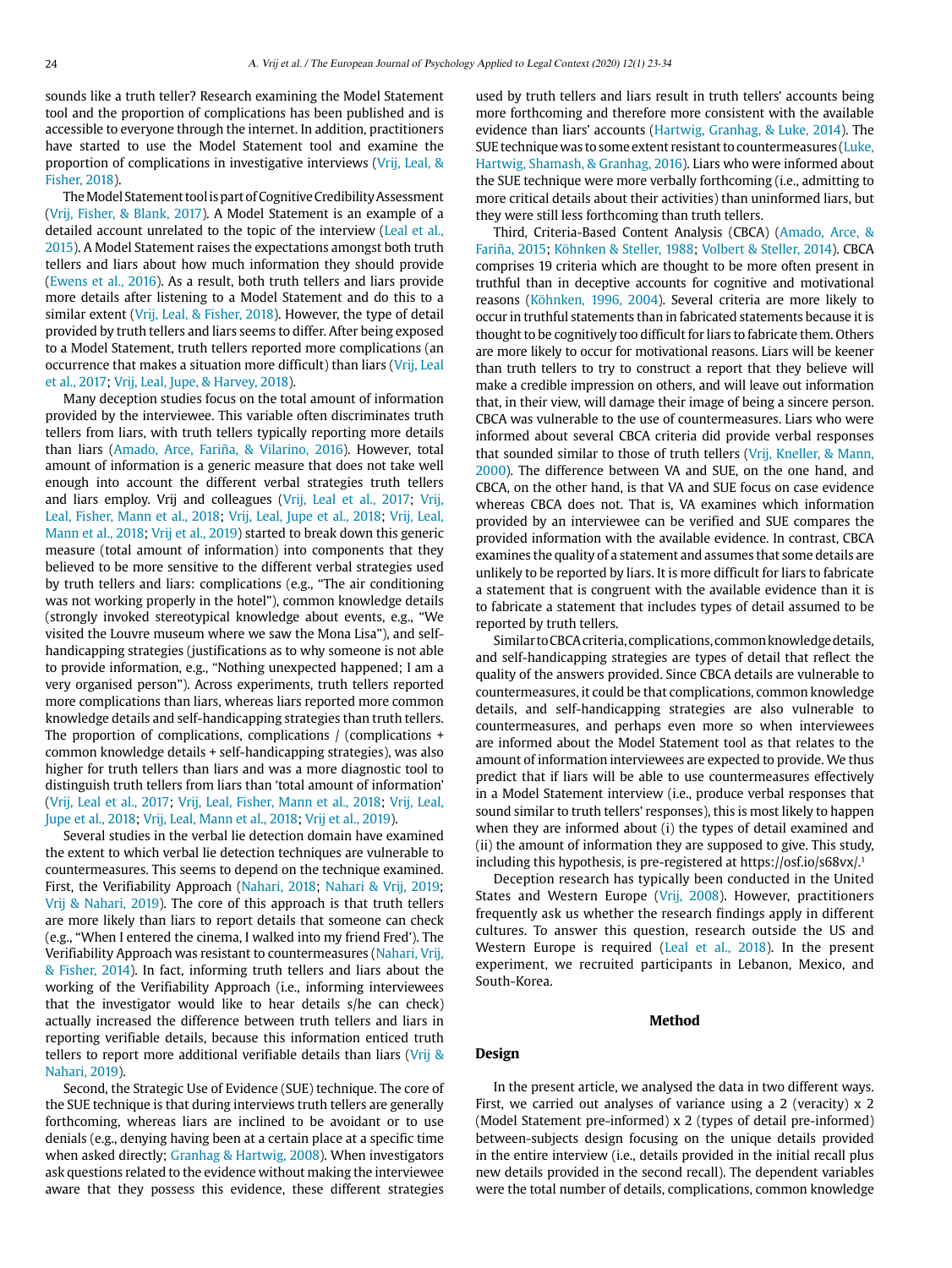details, and self-handicapping details provided as well as the proportion of complications.

Recently, Vrij and colleagues proposed to use the Model Statement tool as a within-subjects tool, that is, to make comparisons within a single interviewee by comparing different parts of his/her statement (Vrij, Leal, & Fisher, 2018; Vrij, Leal, Jupe et al., 2018). Within-subjects tools are thought to be more applicable than between-subjects tool because they control for individual differences, such as differences in being talkative or eloquent (Vrij, 2016). Vrij and colleagues suggested to start the interview by eliciting an initial free recall, then to play a Model Statement followed by a second free recall. They further recommended to focus on the second free recall and examine the amount of new details and types of new detail elicited in the second free recall (details not provided in the initial recall). Reflecting this suggested method we also carried out a 2 (veracity) x 2 (Model Statement pre-informed) x 2 (types of detail pre-informed) analysis of variance, focusing on the new details provided in the second recall only.

A consistent finding in the deception literature is that liars prepare themselves more for interviews than truth tellers (Colwell, Hiscock-Anisman, Memon, Woods, & Michlik, 2006; Hartwig, Granhag, & Strömwall, 2007; Vrij, Mann, Leal, & Granhag, 2010). This could also apply to reading about interview protocols and types of detail that practitioners examine. In an additional set of analyses, we took this difference between truth tellers and liars into account and compared the responses of uninformed truth tellers with those of informed liars. To do this, an analysis of variance was conducted with veracity as the only factor and this veracity factor had four levels: (i) uninformed truth tellers, (ii) liars informed about the Model Statement, (iii) liars informed about the types of detail, and (iv) liars informed about the Model Statement and the types of detail.

#### **Participants**

A total of 201 University students (80 males and 111 females, 10 unknown) took part in the study. Their age ranged from 17 to 43 years with an average age of  $M = 21.57$  years (SD = 2.99). The experiment took place in three different universities in Lebanon, Mexico, and South Korea and the participants were of Lebanese ( $n = 56$ ), Mexican  $(n = 65)$ , and Korean  $(n = 80)$  origin.

A post hoc power analysis was conducted via GPower software. The analysis showed that for a small to medium effect size of  $f^2 =$ 0.14 (based on the effect sizes in Table 1; Cohen's d was converted to f) and six dependent variables (details, complications low, complications medium/high, common knowledge details, selfhandicapping strategies, and proportion of complications), the study had good power (1.00).

# **Procedure**

**Recruitment, pre-condition selection form, preparation, and pre-interview questionnaire.** We used the same procedure as Vrij, Leal et al. (2017), Vrij, Leal, Fisher, Mann et al. (2018), Vrij, Leal, Mann et al. (2018), and Vrij et al. (2019). Some parts of the description of the Procedure were taken from Vrij et al. (2019) word by word. All materials in the study (recruitment material, selection form, (de) briefing forms, questionnaires, countermeasures material, the audiotaped model statement) were provided in the participants' native language. Translations were carried out by native speakers familiar with the relevant deception literature. Participants were recruited via an advert on the university intranets and advertisement leaflets distributed in university buildings. The advert explained that the experiment would require participants to tell the truth or lie about a trip away that they may (or may not) have taken within the

last year. We decided upon "within the last year" so that truth tellers would still remember many details about their trip and liars could not easily feign memory loss when answering the questions. After reading a participant's information sheet and signing an informed consent form, participants completed a selection form that contained six cities that the researchers thought the participants may have visited during the past year. (Different cities were used for the three different countries.) The six cities were included on the selection form so that we would obtain some kind of standardization of the cities discussed in the study. The participants were also asked to write down the names of two other cities they had visited during the past year. We did so because if truth tellers had not been to any of the six cities mentioned on the selection form in the past twelve months, they could discuss one of these two additional cities in the interview.

For each city the participants indicated (a) whether they had been there during the last twelve months, (b) when they had been there during the last twelve months, (c) for how long they stayed there, and (d) whether they have lived there. For truth tellers, the experimenter selected one of the six cities where the participant had stayed during the last twelve months for at least two nights but had never lived there. If truth teller had stayed in only one of those six cities, that particularly city was chosen. If a truth teller had stayed in more than one of these six cities the experimenter chose a city, ideally one that had not been discussed by (too) many truth tellers before so that we would obtain a variety of cities being discussed. If a truth teller had not been to any of the six cities, the experimenter selected one of the additional cities that the truth teller had listed on the selection form. Truth tellers were informed that they would be interviewed about this selected city (city X) and asked to answer the questions truthfully. For liars, the experimenter selected either one of the six cities on the selection form where the liar had never been in his/her life before, or selected a city not on the list but which was discussed by a truth teller during an interview (after checking that the liar had never been to this city before). Therefore, the truth tellers' and liars' cities were matched. Liars were informed that they would be interviewed about city X and that they had to pretend to have stayed there for at least two nights during a trip made during the last twelve months. Across all 97 truth tellers, 31 cities were used. Each truth teller reported a trip to a single city (rather than to multiple cities). The cities liars discussed were taken from this sample of 31 cities.

Participants were then given a computer with internet access and told they had twenty minutes to prepare themselves for their interview, or to inform the experimenter if they were ready before that time. The participants were told that they were allowed to make notes while doing their research. They were also told that it was important to be convincing because, if they did not appear convincing, they would be asked to write a statement about what they told the interviewer in the interview.

After preparing for their interview, participants were allocated to the Model Statement Information and Types of Detail Pre-Informed conditions. Those allocated to the Model Statement Pre-Informed Absent condition were not informed about the Model Statement, whereas those allocated to the Model Statement Pre-Informed Present condition were given an information sheet about the Model Statement. The information was taken from the article in which the Model Statement was introduced (Leal et al., 2015) and from an article in which the technique was summarised (Vrij, Fisher et al., 2017). In sum, the provided information informed readers what the Model Statement is (an audiotaped account of a detailed report) and its aim (to encourage interviewees to say more). It did not contain information about complications, common knowledge details, and self-handicapping strategies or about using the Model Statement as a within-subjects lie detection tool (Leal et al., 2015 and Vrij, Fisher et al., 2017 do not discuss these two issues either). The full information sheet is provided in the Appendix.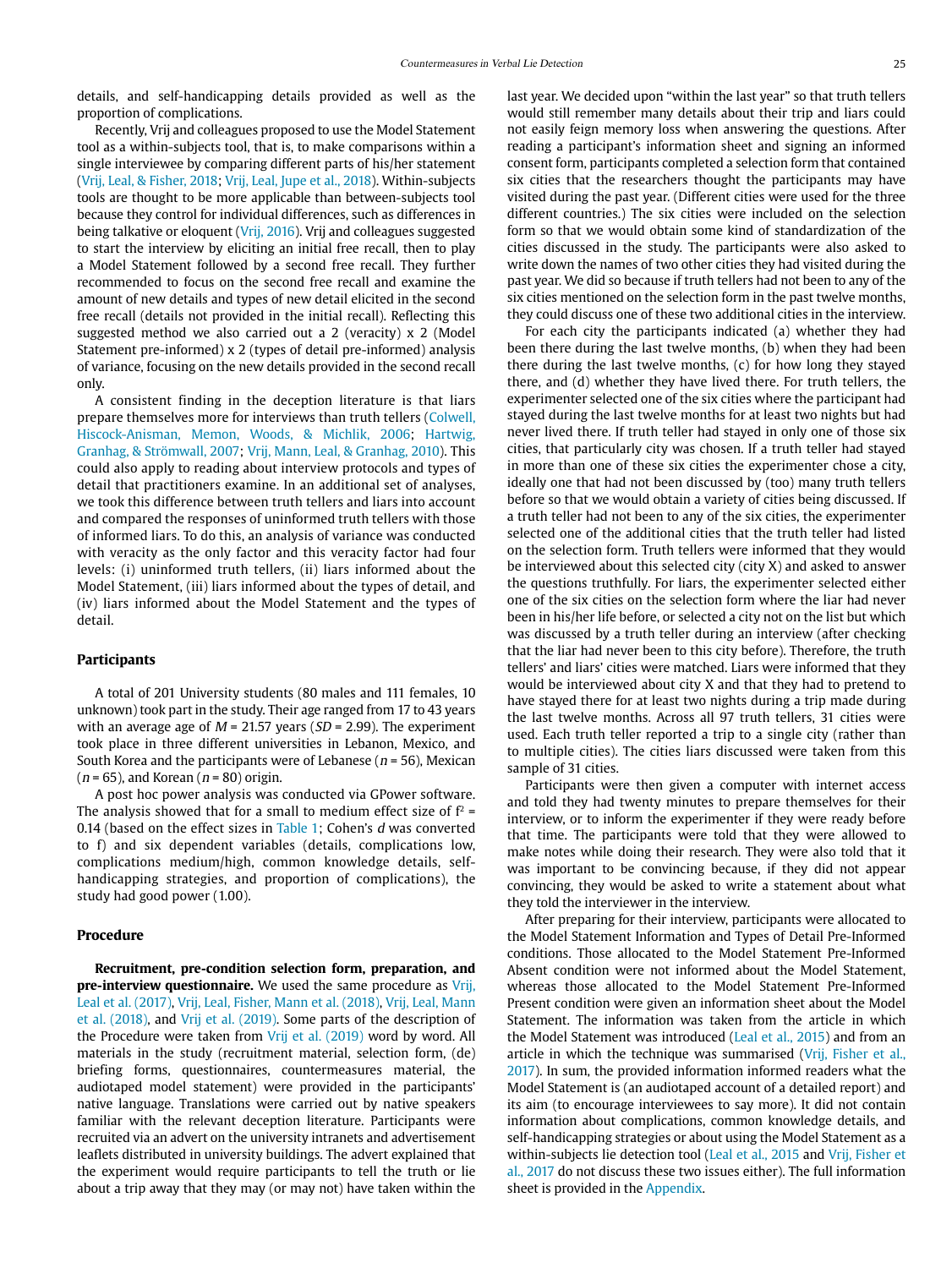Participants allocated to the Types of Detail Pre-Informed Absent condition were not given information to read about complications, common knowledge details, and self-handicapping strategies, whereas participants allocated to the Types of Detail Pre-Informed Present condition were. They read parts of Vrij, Leal, Jupe et al. (2018), an article that focused entirely on these three variables. In sum, the provided information and gave definitions and examples of these three variables and how they are related to deception. The Model Statement tool was not mentioned in the information sheet. In their article, Vrij, Leal, Jupe et al. (2018) discuss the Model Statement as a within-subjects lie detection tool but this information was not given to participants. The full information sheet is provided in the Appendix.

In a pre-interview questionnaire, written in a participant's native language, participants rated their thoroughness of preparation via three items: (1) shallow to  $(7)$  thorough; (1) insufficient to  $(7)$ sufficient; and (1) poor to (7) good. The answers to the three questions were averaged (Cronbach's alpha = .90) and the variable is called 'preparation thoroughness'. Participants were also asked whether they thought they were given enough time to prepare themselves with the following question: "Do you think the amount of time you were given to prepare was (1) insufficient to (7) sufficient?". Finally, participants were asked how motivated they were to perform well during the interview: (1) not at all motivated to (5) very motivated.

**Experimental conditions.** Participants were allocated randomly to one of the eight experimental cells. A total of 97 participants were allocated to the truth condition and 104 to the lie condition; 100 to the Model Statement Pre-Informed Absent condition and 101 to the Model Statement Ore-Informed Present condition; 100 to the Types of Detail Pre-Informed Absent condition; and 101 to the Types of Detail Pre-Informed Present condition. Individual cell sizes varied from 24 to 25.

In total ten interviewers were used. The interviewers were native to Lebanon, Mexico, and South-Korea and the interviews took place in their native countries in the native languages. Nationality is therefore confounded with the specific interviewer. To control for the possible effects of this confound, we included "site" as a covariate in the hypotheses-testing analyses.

**The interview.** Prior to the interview, the experimenter told the interviewer about which city to interview the participant. To make the interviewee feel comfortable and to avoid floor effects in establishing rapport interviewees were offered a glass of water from the interviewer, as offering something helps rapport building (reciprocation principle; Cialdini, 2007).

The interviewer started by saying "I will interview you about your trip to \_\_\_\_\_\_\_\_. Depending on your answers, we may decide to interview you a second time." This was followed by the following two questions: "Please tell me in as much detail as possible everything you did to plan this trip, e.g., organising transportation, accommodation, what to visit and so on" and "Please tell me in as much detail as possible everything you did when you were at \_\_\_\_\_\_\_\_\_ from the moment you arrived to the moment you left." The two questions were always asked in this order.

After finishing the second answer the interviewer said: "Thank you, I would like to ask you the questions once more, but this time, before doing so, I am going to play you a model statement to give you an example of how much detail I would like you to include in your responses." The interviewer then played the audiotaped Model Statement used by Leal et al. (2015). It was a 1.30 minute long, detailed account of someone attending a Formula 2 motor racing event. The account was a spontaneous, unscripted, recall of an event truly experienced by the person. This Model Statement was followed by the same two questions as asked before the Model Statement, again always in the same order (the question about planning of the trip first).

The interviews were audio recorded. The Arabic, Spanish, and Korean text was transcribed and then translated into English.

**Post-interview questionnaire.** After the interview, participants completed a post-interview questionnaire, which was again written in a participant's native language. Participants were asked to indicate the extent to which they told the truth during the interview on an 11-point Likert scale ranging from 0% to 100%. Rapport was measured via the nine-item Interaction Questionnaire (Vallano & Schreiber Compo, 2011). Participants rated the interviewer on 7-point scales ranging from  $1 = not at all to 7 = extremely on nine characteristics$ such as smooth, bored, engrossed, and involved (Cronbach's alpha = .65).

Participants were subsequently asked the following four questions about the aim of the Model Statement: (i) the model statement made me realise that my initial answers were not detailed enough; (ii) the model statement made me realise that my initial answers were too detailed; (iii) I think the aim of the model statement is to encourage me to say more; and (iv) I think the aim of the model statement is to encourage me to say less. Answers were given on 7-point Likert scales ranging from  $1 = not to all to 7 = very much so.$ 

Participants were also asked how they thought complications, common knowledge details, and self-handicapping strategies were associated with deception by answering multiple-choice questions. For complications, the participants were asked: "Truth tellers typically report more complications than liars." The possible answers were: (i) true, (ii) false, and (iii) I don't know. Similar questions were asked for common knowledge details and self-handicapping strategies. No definitions of complications, common knowledge details, and selfhandicapping strategies were given.

Participants in the Model Statement Information present condition were asked the extent to which they had read the information about the Model Statement by answering the following question: "How thoroughly did you read the information about the model statement?. Participants in the Types of Detail Information present condition were asked: "How thoroughly did you read the information about complications, common knowledge details, and self-handicapping strategies?". Answers were given on 7-point Likert scales ranging from 1 = not at all to 7 = thoroughly. Participants in the Model Statement Information present condition were also asked the extent to which they had understood the information about the Model Statement by answering the following question: "Do you think you fully understood the information you read about the model statement?". Participants in the Types of Detail Information present condition were asked: "Do you think you fully understood the information you read about complications, common knowledge details and self-handicapping strategies?". Answers were given on 7-point Likert scales ranging from  $1 = not$  at all to 7 = definitely.

# **Coding**

**Detail.** The coders, blind to the Veracity and Countermeasures conditions, were taught the coding scheme by the first author who had more than twenty years of experience in coding detail. Coding occurred on the English transcripts. A coder first read the transcripts and coded each detail in the interview. A detail is defined as a nonredundant unit of information about the trip the interviewee allegedly had made. For example, the following answer has six details: 'I didn't bring my slippers, so my feet were so hot that I walked faster'. Each detail in the interview was coded only once; thus repetitions were not coded. A second coder coded a random sample of 40 transcripts. Inter-rater reliability between the two coders, using the two-way random effects model measuring consistency, was good (single measures  $ICC = 72$ ).

One coder coded the following measures in all transcripts: complications, common knowledge details, and self-handicapping strategies. Repetitions were not coded. A complication is an occurrence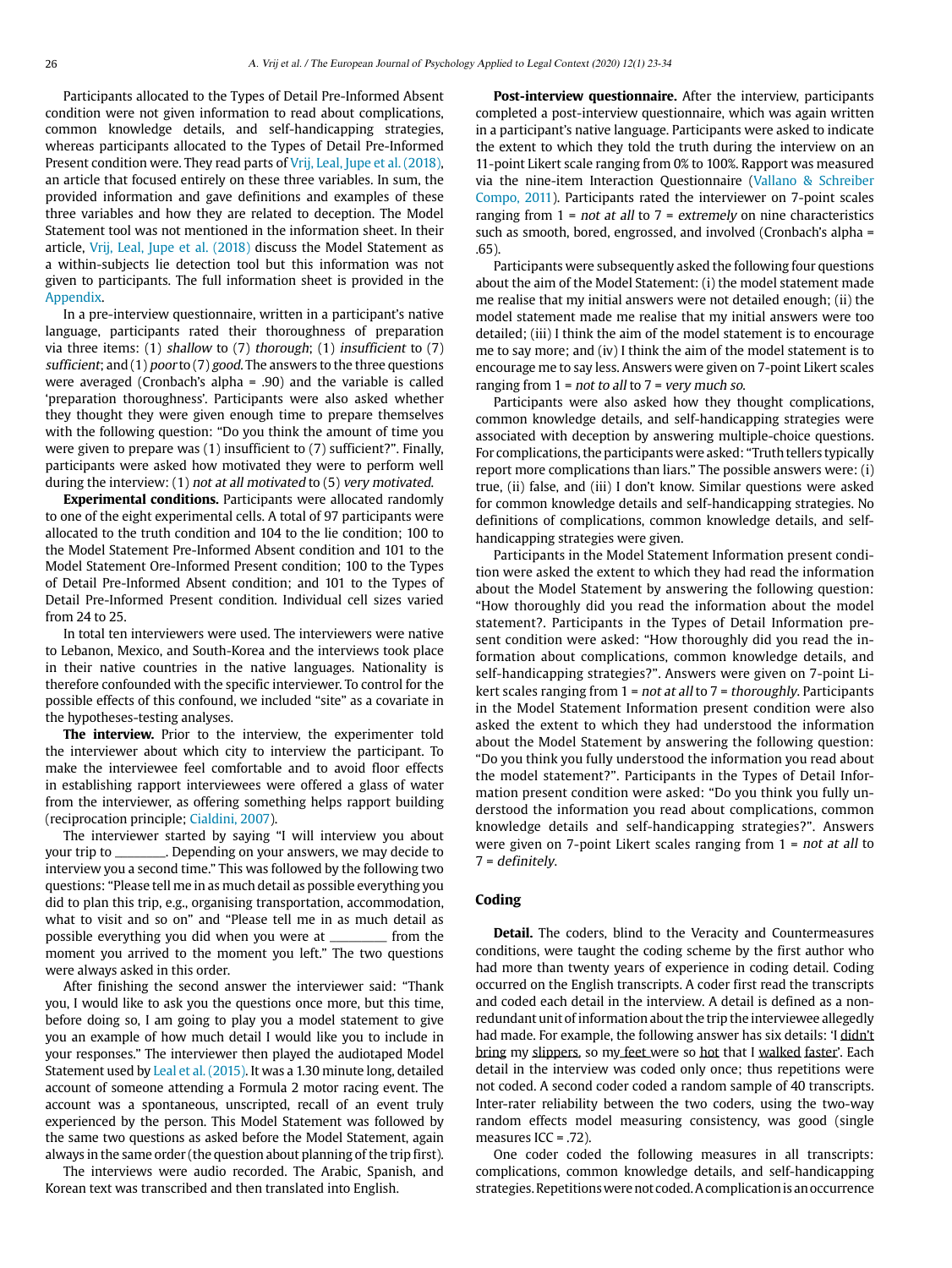that affects the story-teller and makes a situation more difficult. It differs from the CBCA criterion 7 'unexpected complications' because in our definition something does not have to be unexpected to be a complication. Thus, if someone says that s/he flew from London to Ottawa via Toronto, the person describes a complication in our definition but not in the CBCA's definition.

Although complications can range in the degree of complexity, this distinction has never been made in research to date. We decided to make a distinction between complications low in complexity versus other complications (medium/high) to explore whether liars are inclined to report complications low in complexity. Example of complications-low are: (a) "There weren't many buses running so we took a taxi"; (b) "At breakfast there weren't enough seats, which really annoyed me"; and (c) "My friend was worried because the plane was shaking quite hard". Examples of complications-medium/ high are (d) "The bus went up a very steep slope until it couldn't go further; we got off from the bus and walked over the hill"; (e) "On the bus an old man said 'don't hold hands' and hit our hands with an umbrella, 'don't you have any public manners?', so, we got off the bus and took the next one"; and (f) "I said to my mum 'if you forced me to go to Gyeongju, I'd go back to Seoul'; then mum got really angry and screamed 'are you joking on me?', I cried and said that I was really stressed out; I told her that I came to Pohang to release stress not to get more stress". Common knowledge details refer to strongly invoked stereotypical knowledge about events (Vrij, Leal, Jupe et al., 2018). Examples of common knowledge details are: (g) "So we dropped by shops for clothes, cosmetics and such things"; (h) "I went to Santa Monica Beach; I looked around the beach and it was better than I had expected;" and (i) "I went to Universal Studio; I think I stayed there all day long". Self-handicapping strategies refer to justifications as to why someone is not able to provide information (Vrij, Leal, Jupe et al., 2018). Examples of self-handicapping strategies are: (j) "I am not a type of a person who plans a lot"; (k) "We skipped some plans and came back to the guest house early"; and (l) "The trip was almost one year ago, I really do not remember many details".

A second coder coded a random sample of 40 transcripts. Interrater reliability between the two coders, using the two-way random effects model measuring consistency, was good for all measures: complications low (single measures, intraclass correlation coefficient, ICC = .88), complications medium/high (single measures ICC = .72), common knowledge details (single measures ICC = .81), and self-handicapping strategies (single measures ICC = .70).

#### **Results**

#### **Preparation Thoroughness, Preparation Time and Motivation**

Three 2 (Veracity) x 2 (Model Statement Pre-Informed) x 2 (Types of Detail Pre-Informed) ANOVAs were carried out with preparation thoroughness, preparation time, and motivation as dependent variables. For preparation thoroughness, a significant main effect for Veracity emerged,  $F(1, 193) = 24.00$ ,  $p < .001$ ,  $d = 0.69$  (0.40, 0.97). Truth tellers ( $M = 5.29$ ,  $SD = 1.21$ , 95% CI [5.03, 5.54]) rated their preparation as more thorough than liars ( $M = 4.41$ ,  $SD = 1.33$ , 95% CI [4.17, 4.66]). All other effects were not significant, all  $Fs < 3.80$ , all ps > .055. For preparation time, also as significant main Veracity effect emerged:  $F(1, 193) = 38.22$ ,  $p < .001$ ,  $d = 0.87$  (0.56, 1.14). Truth tellers  $(M = 6.24, SD = 1.14, 95\%$  CI [5.96, 6.52]) believed more than liars (M  $= 5.04$ ,  $SD = 1.59$ ,  $95\%$  CI [4.77, 5.31]) that they were given sufficient time to prepare themselves for the interview. All other effects were not significant, all  $Fs < 3.28$ , all  $ps > .071$ . For motivation, a significant main effect for Model Statement Pre-Informed emerged,  $F(1, 193)$  = 7.22,  $p = 0.008$ ,  $d = 0.39$  (0.10, 0.66). Participants were more motivated in the Pre-Informed Present ( $M = 4.19$ ,  $SD = 0.77$ , 95% CI [4.02, 4.35]) than in the Pre-Informed Absent ( $M = 3.86$ ,  $SD = 0.92$ , 95% CI [3.70,

4.03]) condition. All other effects were not significant, all  $Fs < 2.64$ , all  $ps > 0.105$ . Since preparation thoroughness, preparation time, and motivation may affect participants' verbal output, we introduced these variables as covariates in the analyses where we examined verbal output.

Note that preparation thoroughness and preparation time were measured on 7-point Likert scales but motivation on a 5-point Likert scale. The grand mean scores for preparation thoroughness (M = 4.83,  $SD = 1.34$ ) and preparation time ( $M = 5.62$ ,  $SD = 1.51$ ) indicated that participants thought that their preparation time was moderate but their preparation time sufficient. The grand mean for motivation ( $M = 4.02$ ,  $SD = 0.86$ ) shows that participants were very motivated.

#### **Rapport and Percentage of Truth Telling**

Two ANOVAs utilizing a 2 (Veracity) x 2 (Model Statement Pre-Informed) x 2 (Types of Detail Pre-Informed) between-subjects design were carried out with (1) rapport, and (2) percentage of truth telling as dependent variables. The analysis with Rapport did not result in a significant effect, all Fs < 3.80, all ps > .053. For percentage of truth telling, a main effect for Veracity occurred,  $F(1, 193)$  $= 547.07$ ,  $p < .001$ ,  $d = 3.32$  (1.84, 3.69). Truth tellers (*M* = 93.81, *SD*  $= 11.12$ , 95% CI [89.40, 98.20]) reported to have been more truthful than liars ( $M = 21.18$ ,  $SD = 28.90$ ,  $95\%$  CI [16.92, 25.43]). All other effects were not significant, all  $Fs < 2.93$ , all  $ps > .088$ .

#### **Reading and Understanding the Provided Material**

Participants in the Model Statement Pre-Informed Present condition indicated that they had read ( $M = 5.38$ ,  $SD = 1.51$ ) and understood ( $M = 5.16$ ,  $SD = 1.53$ ) the information about the Model Statement. Four ANOVAs utilizing a one-factorial (Model Statement Pre-Informed) between-subjects design were carried with the participants' impressions of the aim of the Model Statement as dependent variables. None of the effects were significant, both Fs < 2.77, all ps > .097. The participants correctly indicated that the aim of the Model Statement was to encourage them to say more ( $M = 6.01$ ,  $SD = 1.50$ ) rather than less ( $M = 1.61$ ,  $SD = 1.12$ ). They also reported that the Model Statement made them realise that their initial answers were not detailed enough ( $M = 5.26$ ,  $SD = 1.98$ ) rather than too detailed ( $M = 2.83$ ,  $SD = 1.89$ ).

Participants in the Types of Detail Pre-Informed Present condition indicated that they had moderately read ( $M = 4.58$ ,  $SD = 1.92$ ) and understood ( $M = 4.09$ ,  $SD = 1.80$ ) the information about the dependent variables. Chi-square analyses revealed that reading about the dependent variables was positively associated with knowing the relationship between deception and complications,  $\chi^2(1, n = 200)$  = 7.65,  $p = 0.006$ . More participants (66.3%) who had read information about dependent variables were correct in reporting the relationship between complications and deception than those who had not read such information (47.0%). The associations for common knowledge details  $\chi^2(1, n = 200) = 1.25$ ,  $p = .264$  and self-handicapping strategies  $\chi^2(1, n = 200) = 3.23, p = .073$ , were not significant.

#### **Time since the Trip Was Made**

Truth tellers were asked on the pre-condition selection form to indicate when they made the trip they discussed. On average this trip was made  $M = 5$ . 60 months prior to the interview (SD = 3.16). This variable was positively correlated with self-handicapping strategies,  $r(97) = .30$ ,  $p = .003$ , but not with any of the other main dependent variables in the study (detail, complications low, complications medium/high, common knowledge details, or ratio of complications), all  $rs <$  .17, all  $ps >$  .115).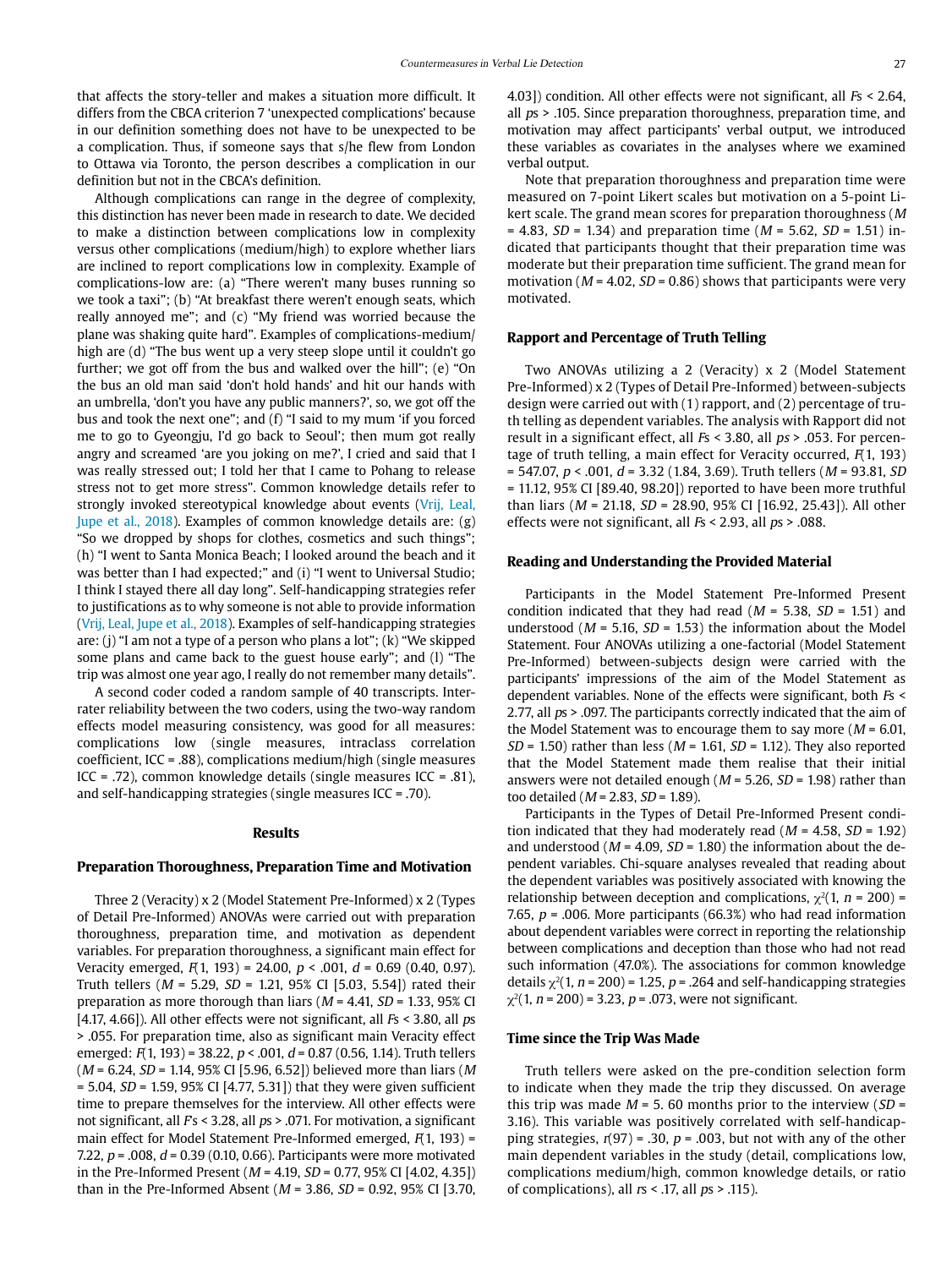#### **Table 1.** Statistical Results as a Function of Veracity

|                                            | Truth                                                |               |               | Lie          |                  |               | Cohen's d |            |  |  |
|--------------------------------------------|------------------------------------------------------|---------------|---------------|--------------|------------------|---------------|-----------|------------|--|--|
|                                            | M(SD)                                                | 95% CI        | M(SD)         |              | $\boldsymbol{p}$ | d             | 95% CI    |            |  |  |
| Total interview                            |                                                      |               |               |              |                  |               |           |            |  |  |
| Number of details (total details)          | 102.11 (63.06)                                       | 94.39, 118.39 | 83.64 (50.22) | 68.04, 91.13 | 9.04             | .003          | 0.32      | 0.04, 0.60 |  |  |
| Number of complications low                | 6.87(7.23)                                           | 5.82, 8.39    | 4.81(4.91)    | 3.36, 5.82   | 6.98             | .009          | 0.33      | 0.05, 0.61 |  |  |
| Number of complications medium or high     | 1.74(2.78)                                           | 1.35, 2.25    | 0.60(1.18)    | 0.11, 0.97   | 14.22            | 0.001         | 0.63      | 0.33, 0.90 |  |  |
| Number of common knowledge details         | 2.61(2.28)                                           | 2.13, 3.14    | 3.28(2.49)    | 2.78, 3.75   | 2.82             | .095          | 0.28      | 0.00, 0.55 |  |  |
| Number of self-handicapping strategies     | 0.13(0.49)                                           | 0.03, 0.28    | 0.32(0.64)    | 0.18, 0.42   | 2.57             | .111          | 0.33      | 0.05, 0.61 |  |  |
| Proportion of complications                | 0.60(0.35)<br>0.51(0.33)<br>0.54, 0.68<br>0.44, 0.57 |               | 4.37          | .038         | 0.26             | $-0.02, 0.54$ |           |            |  |  |
| After Model Statement                      |                                                      |               |               |              |                  |               |           |            |  |  |
| Number of new details (total new details)  | 50.34 (43.96)                                        | 45.22, 60.42  | 35.28 (27.43) | 25.61, 40.24 | 12.41            | .001          | 0.41      | 0.12, 0.68 |  |  |
| Number of new complications low            | 4.80(5.20)                                           | 4.12, 5.93    | 2.99(3.47)    | 1.92, 3.66   | 11.04            | .001          | 0.41      | 0.12, 0.68 |  |  |
| Number of new complications medium or high | 1.51(2.55)                                           | 1.18, 2.00    | 0.48(1.06)    | 0.01, 0.79   | 15.35            | 0.001         | 0.53      | 0.24, 0.80 |  |  |
| Number of new common knowledge details     | 0.41(0.86)                                           | 0.21, 0.65    | 0.89(1.18)    | 0.67, 1.09   | 7.93             | .005          | 0.46      | 0.18, 0.74 |  |  |
| Number of new self-handicapping strategies | 0.02(0.14)                                           | $-0.04, 0.10$ | 0.13(0.40)    | 0.06, 0.19   | 4.01             | .047          | 0.37      | 0.08, 0.64 |  |  |
| Proportion of complications                | 0.80(0.32)                                           | 0.74, 0.88    | 0.64(0.36)    | 0.57, 0.70   | 12.61            | 0.001         | 0.47      | 0.18, 0.74 |  |  |

#### **Hypothesis Testing**

**Total interview.** A MANCOVA utilizing a 2 (Veracity) x 2 (Model Statement Pre-Informed) x 2 (Types of Detail Pre-Informed) betweensubjects design was carried out with total details, complications low, complications medium/high, common knowledge details, selfhandicapping strategies as the dependent variables (unique details, complications etc. reported during the entire interview). Preparation thoroughness, preparation time, motivation, and site were covariates.

At a multivariate level, the analysis revealed a main effect for Veracity,  $F(5, 185) = 3.44$ ,  $p = .005$ ,  $\eta_p^2 = .09$ . The univariate main effects for Veracity are presented in Table 1. Truth tellers provided more details and more complications (both low and medium/high) than liars. The effect sizes (d) ranged from small to medium. All other effects were not significant, all Fs < 1.14, all ps > .340.

An ANCOVA utilizing a 2 (Veracity) x 2 (Model Statement Pre-Informed) x 2 (Types of Detail Pre-Informed) between-subjects design was carried out with proportion of complications as the dependent variable. Since the patterns of findings for complications low and complications medium/high were similar (both more reported by truth tellers than by liars) we calculated the proportion score based on the total amount of complications (low plus medium/ high). Preparation thoroughness, preparation time, motivation, and site were covariates. The analysis revealed a main effect for Veracity,  $F(1, 189) = 4.37$ ,  $p = .038$ ,  $d = 0.26$  (-0.02, 0.54) with truth tellers (M = 0.60, SD = 0.36, 95% CI [0.54, 0.68]) obtaining a higher proportion of complication score than liars ( $M = 0.51$ ,  $SD = 0.33$ , 95% CI [0.44, 0.57]). However, the effect size  $(d)$  was small.

The two other main effects and all interaction effects were not significant, all  $Fs < 1.55$ , all  $ps > .214$ . The absence of any significant interaction effects involving the Veracity factor means that the Hypothesis was rejected.

**New information after the model statement.** A second MANCOVA utilizing a 2 (Veracity) x 2 (Model Statement Pre-Informed) x 2 (Types of Detail Pre-Informed) between-subjects design was carried out with new details, new complications low, new complications medium/ high, new common knowledge details, and new self-handicapping strategies as the dependent variables (details, complications etc. reported after the Model Statement that were not reported before the Model Statement). Preparation thoroughness, preparation time, motivation, and site were covariates. At a multivariate level, the analysis revealed main effects for Veracity,  $F(5, 185) = 4.78$ ,  $p < .001$ ,  $\eta_{p}^2$  = .11 and Types of Detail Pre-Informed,  $F(5, 185)$  = 2.53, p = .030,  $\eta$  $\frac{1}{2}$  = .06. The univariate main effects for Veracity are presented in Table 1. Truth tellers provided more new details and more new complications (both low and medium/high) than liars, whereas liars

provided more new common knowledge details and more new selfhandicapping strategies than truth tellers. The effect sizes (d) ranged from somewhat small ( $d = 0.37$ ) to medium ( $d = 0.53$ ).

Regarding the Types of Detail Pre-Informed main effect, one significant univariate effect occurred,  $F(1, 189) = 8.88$ ,  $p = .003$ ,  $d =$ 0.45 (0.16, 0.73), with participants in the Types of Detail Pre-Informed Present condition reporting fewer common knowledge details  $(M =$ 0.43, SD = 0.79, 95% CI [0.24, 0.64]) than those in the Absent condition  $(M = 0.90, SD = 1.24, 95\%$  CI [0.67, 1.08]). All other effects were not significant, all  $Fs < 1.37$ , all  $ps > .238$ .

An ANCOVA utilizing a 2 (Veracity) x 2 (Model Statement Pre-Informed) x 2 (Types of Detail Pre-Informed) between-subjects design was carried out with proportion of complications (based on the new information provided after listening to the Model Statement) as the dependent variable. Again, we calculated the proportion score based on the total number of complications (summation of low and medium/high). Preparation thoroughness, preparation time, motivation, and site were covariates. The analysis revealed a main effect for Veracity,  $F(1, 189) = 12.61$ ,  $p < .001$ ,  $d = 0.47$  (0.18, 0.74) with truth tellers ( $M = 0.80$ ,  $SD = 0.32$ , 95% CI [0.74, 0.88]) obtaining a higher proportion of complication score than liars ( $M = 0.64$ ,  $SD =$ 0.36, 95% CI [0.57, 0.70]). The effect size  $(d)$  was medium.

The two other main effects and all interaction effects were not significant, all  $Fs < 2.47$ , all  $ps > .117$ . Again, the absence of any interaction effect involving the Veracity factor means that the Hypothesis was rejected.

**Total interview: uninformed truth tellers – informed liars comparisons.** A MANCOVA was carried out with Veracity as the only factor. The Veracity factor had four levels: (i) uninformed truth tellers, (ii) liars informed about the Model Statement, (iii) liars informed about the types of detail, and (iv) liars informed about the Model Statement and the types of detail. The dependent were the total unique: details, complications low, complications medium/high, common knowledge details, self-handicapping strategies, as well as the proportion of complications based on the total number of unique complications (low and medium/high combined), common knowledge details and self-handicapping strategies. Preparation thoroughness, preparation time, motivation, and site were covariates. The analysis revealed a non-significant multivariate effect for Veracity,  $F(18, 266) = 1.06$ ,  $p =$ .339,  $\eta_{\rm p}^{\rm 2}$  = .07. The Hypothesis was therefore rejected.

**New information after the model statement: Uninformed truth tellers – informed liars comparisons.** Another MANCOVA was carried out with the four level Veracity factor as the only factor, but with dependent variables, the new total details, new complications low, new complications medium/high, new common knowledge details, new self-handicapping strategies, and new proportion of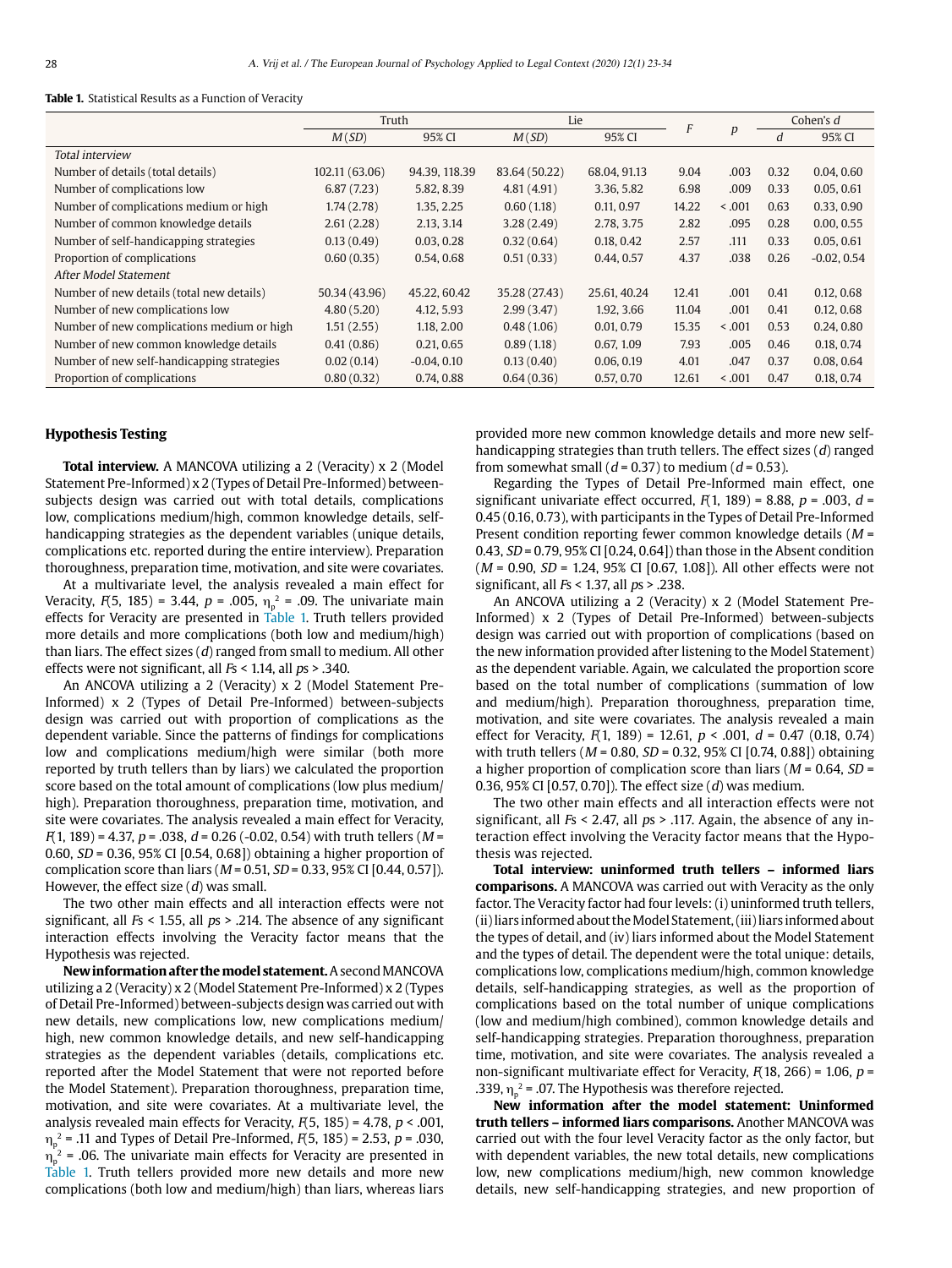|  |  |  |  |  |  |  |  |  |  |  | <b>Table 2.</b> Statistical Results as a Function of Veracity: Comparisons between Uninformed Truth Tellers and Different Categories of Liars |  |  |  |  |  |  |  |  |  |  |  |
|--|--|--|--|--|--|--|--|--|--|--|-----------------------------------------------------------------------------------------------------------------------------------------------|--|--|--|--|--|--|--|--|--|--|--|
|--|--|--|--|--|--|--|--|--|--|--|-----------------------------------------------------------------------------------------------------------------------------------------------|--|--|--|--|--|--|--|--|--|--|--|

|                                                                                                   | Truth         |              |               | Lie           |       |                  | Cohen's d |               |  |
|---------------------------------------------------------------------------------------------------|---------------|--------------|---------------|---------------|-------|------------------|-----------|---------------|--|
|                                                                                                   | M(SD)         | 95% CI       | M(SD)         | 95% CI        | F     | $\boldsymbol{p}$ | d         | 95% CI        |  |
| Uninformed truth tellers - uninformed liars                                                       |               |              |               |               |       |                  |           |               |  |
| Number of new details (total new details)                                                         | 51.71 (57.91) | 42.41, 80.65 | 36.27 (28.53) | 8.94, 45.46   | 5.93  | .019             | 0.34      | $-0.22, 0.90$ |  |
| Number of new complications low                                                                   | 4.96(5.54)    | 3.74, 7.42   | 2.42(2.76)    | 0.09, 3.61    | 7.57  | .009             | 0.59      | 0.01, 1.14    |  |
| Number of new complications medium or high                                                        | 1.75(3.05)    | 1.17, 3.10   | 0.38(0.75)    | $-0.89, 0.95$ | 8.72  | .005             | 0.63      | 0.05.119      |  |
| Proportion of complications                                                                       | 0.76(0.34)    | 0.64, 0.95   | 0.59(0.37)    | 0.41, 0.71    | 4.37  | .042             | 0.48      | $-0.09, 1.03$ |  |
| Uninformed truth tellers - liars informed about<br>Model Statement comparison                     |               |              |               |               |       |                  |           |               |  |
| Number of new details (total new details)                                                         | 51.71 (57.91) | 42.78, 82.03 | 35.08 (22.42) | 6.54, 43.86   | 6.06  | .018             | 0.38      | $-0.18, 0.94$ |  |
| Number of new complications low                                                                   | 4.96(5.54)    | 3.38, 7.06   | 2.46(2.28)    | 0.47, 3.97    | 4.48  | .040             | 0.60      | 0.02, 1.16    |  |
| Number of new complications medium or high                                                        | 1.75(3.05)    | 1.26, 3.27   | 0.15(0.37)    | $-1.27, 0.63$ | 11.28 | .002             | 0.75      | 0.17, 1.31    |  |
| Proportion of complications                                                                       | 0.76(0.34)    | 0.62, 0.93   | 0.56(0.37)    | 0.40, 0.70    | 3.55  | .066             | 0.56      | $-0.01, 1.12$ |  |
| Uninformed truth tellers - liars informed about<br>Types of Detail comparison                     |               |              |               |               |       |                  |           |               |  |
| Number of new details (total new details)                                                         | 51.71 (57.91) | 48.87, 86.30 | 33.25 (24.48) | 2.67, 36.62   | 11.57 | .001             | 0.43      | $-0.13, 0.97$ |  |
| Number of new complications low                                                                   | 4.96(5.54)    | 4.19, 8.39   | 3.61(4.12)    | 0.56, 4.37    | 5.86  | .019             | 0.28      | $-0.27, 0.82$ |  |
| Number of new complications medium or high                                                        | 1.75(3.05)    | 1.30, 3.47   | 0.71(1.38)    | $-0.81, 1.16$ | 7.33  | .009             | 0.45      | $-0.11, 1.00$ |  |
| Proportion of complications                                                                       | 0.76(0.34)    | 0.67, 0.98   | 0.67(0.35)    | 0.48, 0.76    | 3.22  | .080             | 0.26      | $-0.29, 0.80$ |  |
| Uninformed truth tellers - liars informed about<br>Model Statement and Types of Detail comparison |               |              |               |               |       |                  |           |               |  |
| Number of new details (total new details)                                                         | 51.71 (57.91) | 41.86, 80.55 | 35.96 (34.52) | 7.93, 45.75   | 5.88  | .020             | 0.33      | $-0.24, 0.89$ |  |
| Number of new complications low                                                                   | 4.96(5.54)    | 3.81, 7.84   | 3.32(4.30)    | 0.52, 4.46    | 5.09  | .029             | 0.33      | $-0.24, 0.89$ |  |
| Number of new complications medium or high                                                        | 1.75(3.05)    | 1.21, 3.17   | 0.64(1.32)    | $-0.74, 1.18$ | 7.50  | .009             | 0.48      | $-0.10, 1.04$ |  |
| Proportion of complications                                                                       | 0.76(0.34)    | 0.67, 0.96   | 0.73(0.35)    | 0.54, 0.82    | 1.75  | .193             | 0.09      | $-0.47, 0.65$ |  |

complications (based on the total number of new complications (low and medium/high combined), common knowledge detail, and self-handicapping strategies. Preparation thoroughness, preparation time, motivation, and site were covariates.

The analysis revealed a significant multivariate effect for Veracity,  $F(18, 266)$  = 1.69, p = .041,  $\eta_p^2$  = .10. At a univariate level four significant effects of Veracity emerged. For new details  $F(3, 95) = 3.73$ ,  $p = .014$ ,  $\eta_{p}^2$  = .11, new complications low,  $F(3, 95)$  = 2.99, p = .035,  $\eta_{p}^2$  = .09, new complications medium/high,  $F(3,95)$  = 5.19, p = .002,  $\eta_{\text{p}}^2$  = .14, and proportion of complications,  $F(3, 95) = 2.73$ ,  $p = .048$ ,  $\eta_p^2 = .08$ . The effects of Veracity for common knowledge details and self-handicapping strategies were not significant, both  $Fs < 2.46$ , both  $ps > 0.067$ . Of particular interest are the comparisons between the uninformed truth tellers with the three groups of liars. The results are presented in Table 2. As a baseline comparison, we also included the uninformed truth tellers – uninformed liars comparisons; these comparisons are presented at the top of Table 2. For the uninformed truth tellers – uninformed liars comparisons – all four effects were significant. The effect sizes ranged from small ( $d = 0.34$ ) to medium ( $d = 0.63$ ). Similar patterns of findings emerged in the three remaining analyses. That is, most effects were significant and d-scores generally ranged from small to medium. In other words, these analyses also showed no effect for the hypothesis.

#### **Discussion**

In the present experiment, we found no evidence that liars sounded like truth tellers after being informed about the Model Statement and/or Types of Detail we examined. This lack of evidence cannot correspond to a lack of power as study power was good. The lack of evidence already became apparent in the absence of any interaction effects involving the Veracity factor in the analyses of variance utilising full factorial designs. It became further apparent in the specific comparisons we made between uninformed truth tellers and informed liars. The absence of a countermeasures effect was not expected as we predicted that liars would be able to sound like truth tellers when they were informed about both the Model Statement and the Types of Detail we examined.

The self-reports in the post-interview questionnaire provides some insight into what happened. First, participants indicated to have read and understood the working of the Model Statement. However, the results also revealed that after listening to the Model Statement all participants, including those in the Model Statement Information absence condition, understood the aim of the Model Statement (encouraging then to report more information). In other words, reading about the Model Statement did not help the participants because the aim of the Model Statement was clear to all participants. Although we informed participants in the Model Statement Pre-Informed condition what a Model Statement is and what it is meant to do, we did not inform them how we use the Model Statement in a within-subjects design (i.e., initial free recall followed by exposure to a Model Statement followed by a second free recall, and paying attention to the new details in the second recall). Perhaps liars in the experiment expected a Model Statement at the beginning of the interview and became confused when this did not happen. Perhaps providing liars with this specific within-subjects information will help them to effectively use countermeasures, an issue worth examining in future research. If the efficacy of countermeasures depends on providing information about how the Model Statement is used in an interview, practitioners can exploit this because they can introduce the Model Statement in different ways.

The self-report results for the Types of Detail Pre-Informed condition showed that participants in the Types of Detail Pre-Informed present condition moderately read and understood the provided information. The Types of Detail information sheet contained fewer words ( $N = 749$ ) than the Model Statement information sheet ( $N =$ 1,064); thus the length of the information sheet cannot explain why it was read less carefully than the Model Statement information sheet. We think that participants found the text about types of detail difficult to understand. Participants in the Types of Detail Pre-Informed Present condition were more accurate than the participants in the Absent condition about the relationship between the types of detail and deception. However, this only applied to complications and even for this variable many participants gave the incorrect answer regarding its relationship with deception.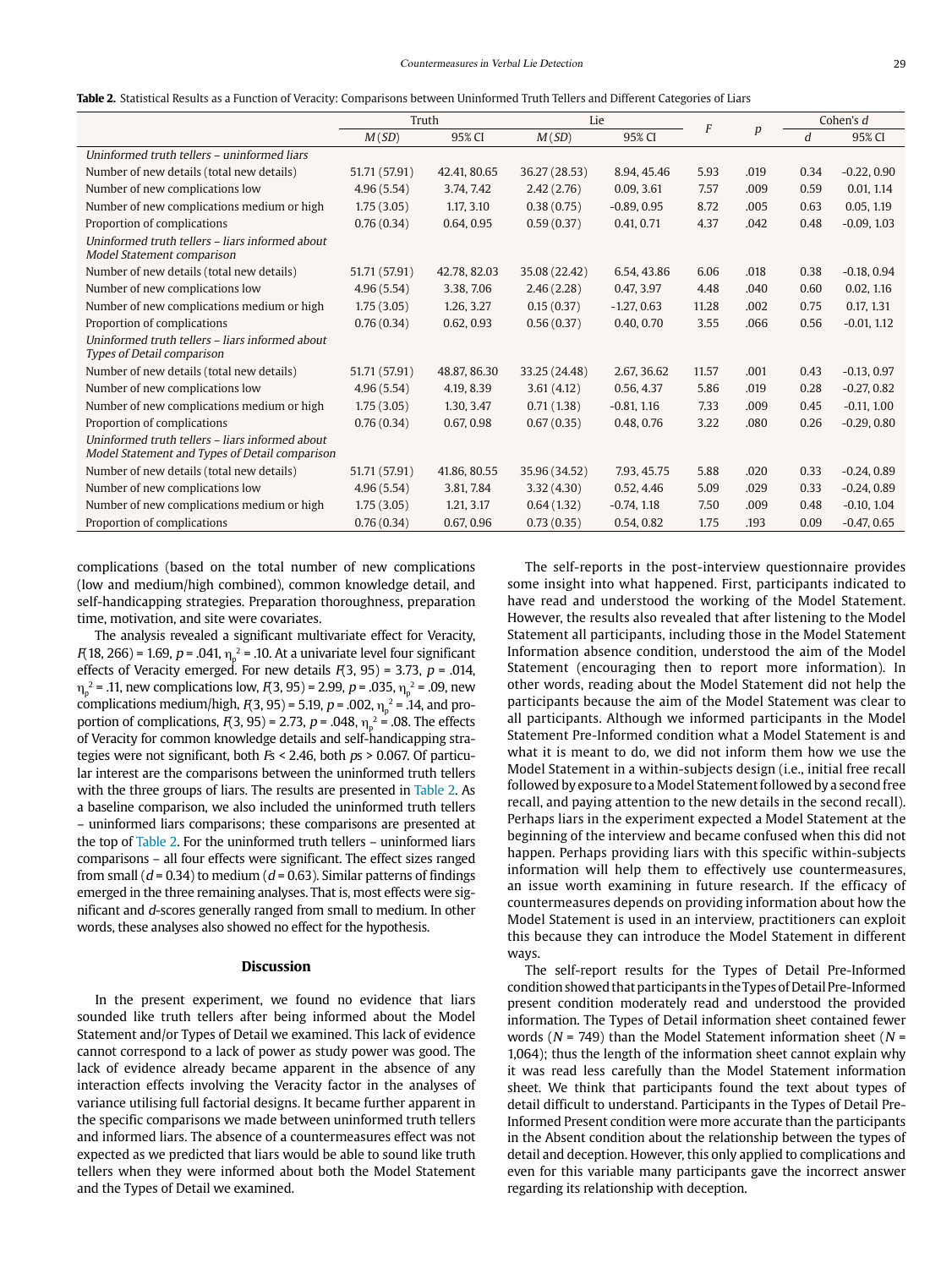Some reasons can be given for why participants may have found the types of detail information sheet difficult to understand. First, it could have been a translation issue and perhaps the translated texts are difficult to understand. To avoid this issue, we used translators who were familiar with the deception literature, but inaccuracies may still have emerged in the translated texts. Second, only a few examples of complications, common knowledge details, and selfhandicapping strategies were provided in the information sheet and this reflected the information given in the articles on which the information sheet was based. Perhaps the use of countermeasures becomes more effective when more examples are given. In a similar vein, the Types of Detail information sheet only mentioned what differences in detail between truth tellers and liars typically emerge and did not mention what liars should say or avoid saying to sound convincing. Perhaps the use of countermeasures becomes more effective when it is explicitly mentioned in information sheets what liars should say and should avoid saying. However, providing additional information, such as more examples and instructions what to say or avoid saying, goes beyond the scope of our countermeasures research. We examined whether liars who are informed about the Model Statement and types of detail through reading articles can successfully employ countermeasures.

Regarding the Veracity effects, stronger results appeared when examining the new details after the Model Statement than when examining the total of unique details reported in the entire interview. In other words, examining details in the manner recently suggested appeared to be most effective (see Vrij, Leal, & Fisher, 2018; Vrij, Leal, Jupe et al., 2018). Truth tellers provided more new details and more new complications (both low and medium/high) than liars, whereas liars provided more new common knowledge details and more new self-handicapping strategies than truth tellers. That truth tellers report more new details and new complications is compatible with the idea that giving truth tellers an additional opportunity to recall invariably leads to new information (reminiscence: e.g., Gilbert & Fisher, 2006), which is the essence of the "multiple retrieval" principle of the Cognitive Interview (Fisher & Geisleman, 1992). That liars do not report as many new details and complications is compatible with liars' lack of episodic memory about the event and also with their strategy to "keep it simple" and not to reveal unnecessary details (Hartwig et al., 2007). That liars do provide additional common knowledge details and self-handicapping strategies is compatible with the belief that liars feel compelled to say something after being exposed to a Model Statement –but not to provide the kind of details that might implicate that they are lying.

Complications and the proportion of complications yielded stronger results than common knowledge details and selfhandicapping strategies, which replicated the previous findings when these three variables were observed (Leal, Vrij, Deeb, & Kamermans, 2019; Vrij, Leal et al., 2017; Vrij, Leal, Fisher, Mann et al., 2018; Vrij, Leal, Jupe et al., 2018; Vrij et al., 2019). Unlike previous research, the proportion of complications did not yield a stronger effect than the total details variable (Leal et al., 2019; Vrij, Leal et al., 2017; Vrij, Leal, Fisher, Mann et al., 2018; Vrij, Leal, Jupe et al., 2018; Vrij et al., 2019). Our data cannot explain this finding, but we speculate that this may have been caused by the Types of Detail information provision. That is, information resulted in both participants -truth tellers and liars alike – providing fewer common knowledge details. The fewer common knowledge details are reported, the higher the proportion of complications score will become.

In the present experiment, we recruited participants in Lebanon, Mexico, and South-Korea. In that respect the study deviated from the typical deception research conducted in the United States and Western Europe and widens our knowledge about cues to deception. A next step would be to compare the results between the three different countries. We could not do this with the present data set. First, this would result in a 24 cells between-subjects design for which we lacked the statistical power. Second, since we used native

interviewers in each country, nationality was confounded with the specific interviewer.

In conclusion, we found no evidence that liars sounded like truth tellers after being informed about the Model Statement and/or Types of Detail we examined. This does not rule out that countermeasures may become more effective if specific information about the use of the Model Statement is given or if participants are explicitly instructed which types of detail they should report and which ones they should avoid reporting.

# **Conflict of Interest**

The authors of this article declare no conflict of interest.

#### **Note**

<sup>1</sup>Some changes were made compared to the pre-registration. First, we did not introduce the expected-unexpected questions distinction in the interviews as that would have made the interviews too long. Second, we split the countermeasure variables in two variables and thus ran a 2 x 2 x 2 design rather than a 2 x 4 design. Third, we did not code for core and peripheral details as the deception scenario we used is not suitable for this distinction (most, if not all, information would be considered core information). Fourth, in the pre-registration we refer to 'complications' and 'plausibility of complications'. When discussing the coding scheme, we changed this into complications-low and complications-medium/high as we thought this to be less subjective than 'plausibility' (we discussed this possibility in the pre-registration). We discuss the plausibility variable and results in the Appendix of this article.

#### **References**

- Amado, B. G., Arce, R., & Fariña, F. (2015). Undeutsch hypothesis and criteria based content analysis: A meta-analytic review. The European Journal of Psychology Applied to Legal Context, 7, 3-12. [https://doi.](https://doi.org/10.1016/j.ejpal.2014.11.002) [org/10.1016/j.ejpal.2014.11.002](https://doi.org/10.1016/j.ejpal.2014.11.002)
- Amado, B. G., Arce, R., Fariña, F., & Vilarino, M. (2016). Criteria-based content analysis (CBCA) reality criteria in adults: A meta-analytic review. International Journal of Clinical and Health Psychology, 16, 201-210. https://doi.org/10.1016/j.ijchp.2016.01.002
- Cialdini, R. B. (2007) Influence: The psychology of persuasion. New York, NY: William Morrow and Company.
- Colwell, K., Hiscock-Anisman, C., Memon, A., Woods, D., & Michlik, P. M. (2006). Strategies of impression management among deceivers and truth tellers: How liars attempt to convince. American Journal of Forensic Psychology, 24, 31-38.
- DePaulo, B. M., Lindsay, J. L., Malone, B. E., Muhlenbruck, L., Charlton, K., & Cooper, H. (2003). Cues to deception. Psychological Bulletin, 129, 74- 118. https://doi.org/10.1037/0033-2909.129.1.74
- Ewens, S., Vrij, A., Leal, S., Mann, S., Jo, E., Shaboltas, A., … Houston, K. (2016). Using the model statement to elicit information and cues to deceit from native speakers, non-native speakers and those talking through an interpreter. Applied Cognitive Psychology, 30, 854-862. https://doi.org/10.1002/acp.3270
- Fisher, R. P., & Geiselman, R. E. (1992). Memory enhancing techniques for investigative interviewing: The cognitive interview. Springfield, Il: Charles C. Thomas.
- Gilbert, J. A. E., & Fisher, R. P. (2006). The effects of varied retrieval cues on reminiscence in eyewitness memory. Applied Cognitive Psychology, 20, 723-739. https://doi.org/10.1002/acp.1232
- Granhag, P. A., & Hartwig, M. (2008). A new theoretical perspective on deception detection: On the psychology of instrumental mind-reading. Psychology, Crime & Law, 14, 189-200. [https://doi.](https://doi.org/10.1080/10683160701645181) [org/10.1080/10683160701645181](https://doi.org/10.1080/10683160701645181)
- Hartwig, M., Granhag, P. A., & Luke, T. (2014). Strategic use of evidence during investigative interviews: The state of the science. In D. C. Raskin, C. R. Honts, & J. C. Kircher (Eds.), Credibility assessment: Scientific research and applications (pp. 1-36). Waltham, MA: Academic Press.
- Hartwig, M., Granhag, P. A., & Strömwall, L. (2007). Guilty and innocent suspects' strategies during interrogations. Psychology, Crime, & Law, 13, 213-227. https://doi.org/10.1080/10683160600750264
- Köhnken, G. (1996). Social psychology and the law. In G. R. Semin & K. Fiedler (Eds.), Applied social psychology (pp. 257-282). London, UK: Sage Publications.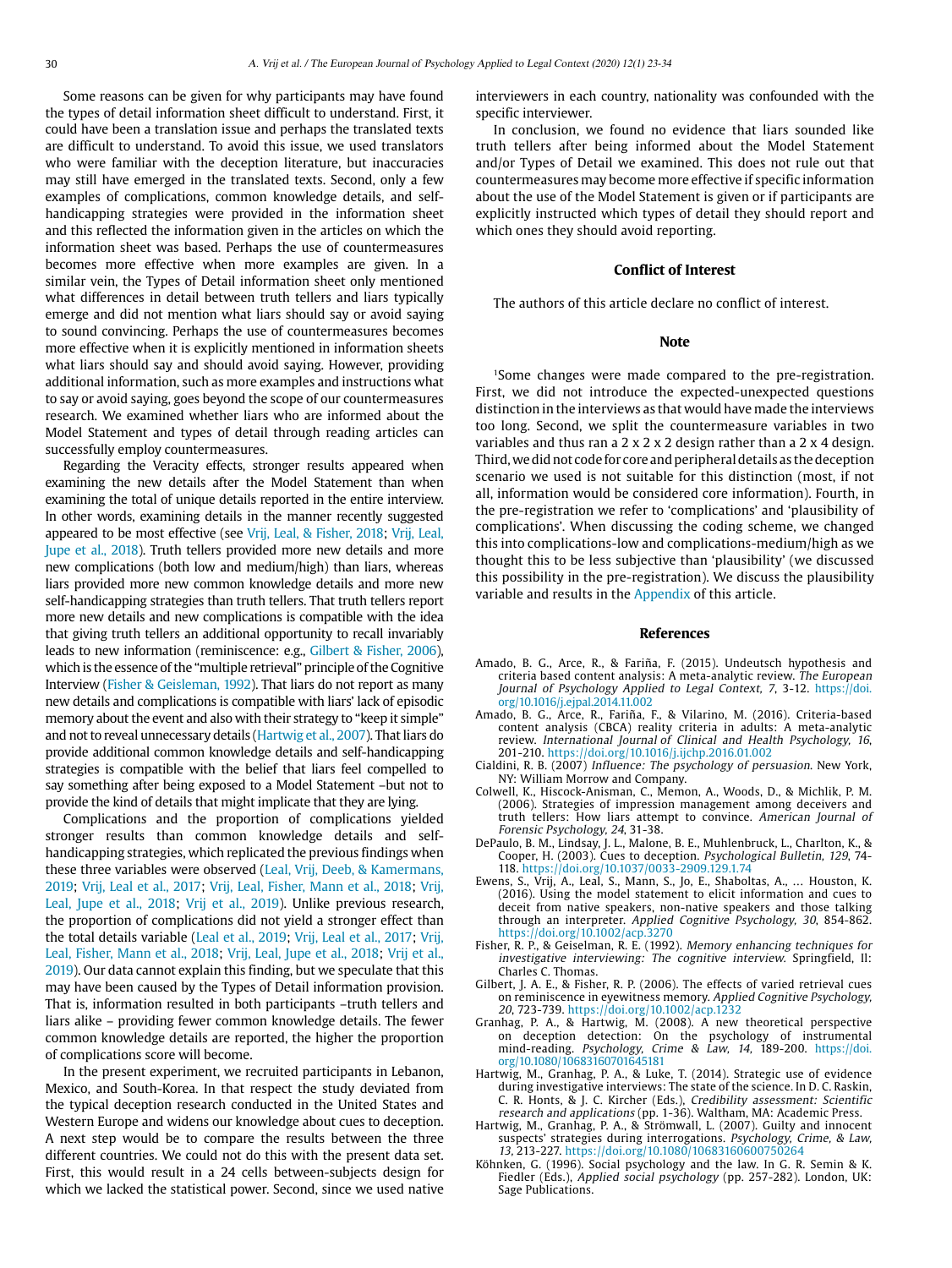- Köhnken, G. (2004). Statement validity analysis and the 'detection of the truth'. In P. A. Granhag & L. A. Strömwall (Eds.), Deception detection in forensic contexts (pp. 41-63). Cambridge, UK: Cambridge University Press.
- Köhnken, G., & Steller, M. (1988). The evaluation of the credibility of child witness statements in German procedural system. In G. Davies & J. Drinkwater (Eds.), The child witness: Do the courts abuse children? (Issues in criminological and legal psychology, no. 13) (pp. 37-45). Leicester, UK: British Psychological Society.
- Leal, S., Vrij, A., Deeb, H., & Kamermans, K. (2019). Encouraging interviewees to say more and deception: The Ghostwriter method. Legal and Criminological Psychology, 24, 273-287. [https://doi.org/10.1111/](https://doi.org/10.1111/lcrp.12152) [lcrp.12152](https://doi.org/10.1111/lcrp.12152)
- Leal, S., Vrij, A., Vernham, Z., Dalton, G., Jupe, L., Harvey, A., & Nahari, G. (2018). Cross-cultural verbal deception. Legal and Criminological Psychology, 23, 192-213. https://doi.org/10.1111/lcrp.12131
- Leal, S., Vrij, A., Warmelink, L., Vernham, Z., & Fisher, R. (2015). You cannot hide your telephone lies: Providing a model statement as an aid to detect deception in insurance telephone calls. Legal and Criminological Psychology, 20, 129-146. https://doi.org/10.1111/lcrp.12017
- Luke, T. J., Hartwig, M., Shamash, B., & Granhag, P. A. (2016). Countermeasures against the strategic use of evidence technique: Effects on suspects' strategies. Journal of Investigative Psychology and Offender Profiling, 13, 131-147. https://doi.org/10.1002/jip.1448
- Nahari, G. (2018). The applicability of the verifiability approach to the real world. In P. Rosenfeld (Ed.), Detecting concealed information and deception: Verbal, behavioral, and biological methods (pp. 329-350). San Diego, CA: Academic Press. https://doi.org/10.1016/B978-0-12- 812729-2.00014-8
- Nahari, G., & Vrij, A. (2019). The verifiability approach: Advances, challenges and future prospects. In R. Bull & I. Blandón-Gitlin (Eds.), Handbook of legal and investigative psychology (pp. 212-223). Oxford, UK: Routledge.
- Nahari, G., Vrij, A., & Fisher, R. P. (2014). The verifiability approach: Countermeasures facilitate its ability to discriminate between truths and lies. Applied Cognitive Psychology, 28, 122-128. [https://doi.](https://doi.org/10.1002/acp.2974) [org/10.1002/acp.2974](https://doi.org/10.1002/acp.2974)
- Vallano, J., P., & Schreiber Compo, N. (2011). A comfortable witness is a good witness: Rapport-building and susceptibility to mis-information in an investigative mock-crime interview. Applied Cognitive Psychology, 25, 960-970. https://doi.org/10.1002/acp.1789
- Volbert, R., & Steller, M. (2014). Is this testimony truthful, fabricated, or based on false memory? Credibility assessment 25 years after Steller and Köhnken (1989). European Psychologist, 19, 207-220. [https://doi.](https://doi.org/10.1027/1016-9040/a000200) [org/10.1027/1016-9040/a000200](https://doi.org/10.1027/1016-9040/a000200)
- Vrij, A. (2008). Detecting lies and deceit: Pitfalls and opportunities (2nd ed.). Chichester, UK: John Wiley and Sons.
- Vrij, A. (2016). Baselining as a lie detection method. Applied Cognitive Psychology, 30, 1112-1119. https://doi.org/10.1002/acp.3288
- Vrij, A., Fisher, R., Blank, H. (2017). A cognitive approach to lie detection: A meta-analysis. Legal and Criminological Psychology, 22, 1-21. https:// doi.org/10.1111/lcrp.12088
- Vrij, A., & Granhag, P. A. (2012). Eliciting cues to deception and truth: What matters are the questions asked. Journal of Applied Research in Memory and Cognition, 1, 110-117. https://doi.org/10.1016/j.jarmac.2012.02
- Vrij, A., Kneller, W., & Mann, S. (2000). The effect of informing liars about criteria-based content analysis on their ability to deceive CBCAraters. Legal and Criminological Psychology, 5, 57-70. https://doi. org[/10.1348/135532500167976](https://doi.org/10.1348/135532500167976)
- Vrij, A., Leal, S., & Fisher, R. P. (2018). Verbal deception and the model statement as a lie detection tool. Frontiers in Psychiatry, section Forensic Psychiatry, 9, 492. https://doi.org/10.3389/fpsyt.2018.00492
- Vrij, A., Leal, S., Fisher, R. P., Mann, S., Dalton, G. Jo, E., … Houston, K. (2018). Sketching as a technique to elicit information and cues to deceit in interpreter-based interviews. Journal of Applied Research in Memory and Cognition, 7, 303-313. https://doi.org/10.1016/j.jrarmac.2017.11.001
- Vrij, A., Leal, S., Fisher, R. P., Mann, S., Jo, E., Shaboltas, A., … Houston, K. (2019). Eliciting information and cues to deceit through sketching in interpreter-based interviews. Applied Cognitive Psychology. https:// doi.org/10.1002/acp.3566
- Vrij, A., Leal, S., Jupe, L., & Harvey, A. (2018). Within-subjects verbal lie detection measures: A comparison between total detail and proportion of complications. Legal and Criminological Psychology, 23, 265-279. https://doi.org/10.1111/lcrp.12126
- Vrij, A., Leal, S., Mann, S., Dalton, G. Jo, E., Shaboltas, A., … Houston, K. (2017). Using the model statement to elicit information and cues to deceit in interpreter-based interviews. Acta Psychologica, 177, 44-53. https://doi.org/10.1016/j.actpsy.2017.04.011
- Vrij, A., Leal, S., Mann, S., Fisher, R. P., Dalton, G. Jo, E., … Houston, K. (2018). Using unexpected questions to elicit information and cues to deceit in interpreter-based interviews. Applied Cognitive Psychology, 32, 94- 104. https://doi.org/10.1002/acp.3382
- Vrij, A., Mann, S., Leal, S., & Granhag, P. A. (2010). Getting into the minds of pairs of liars and truth tellers: An examination of their strategies. The Open Criminology Journal, 3, 17-22. [https://doi.](https://doi.org/10.2174/1874917801003010017) [org/10.2174/1874917801003010017](https://doi.org/10.2174/1874917801003010017)
- Vrij, A., & Nahari, G. (2019). The verifiability approach. In J. J. Dickinson, N. Schreiber Compo, R. N. Carol, B. L. Schwartz, & M. R. McCauley (Eds.), Evidence-based investigative interviewing (pp. 116-133). New York, NY: Routledge Press.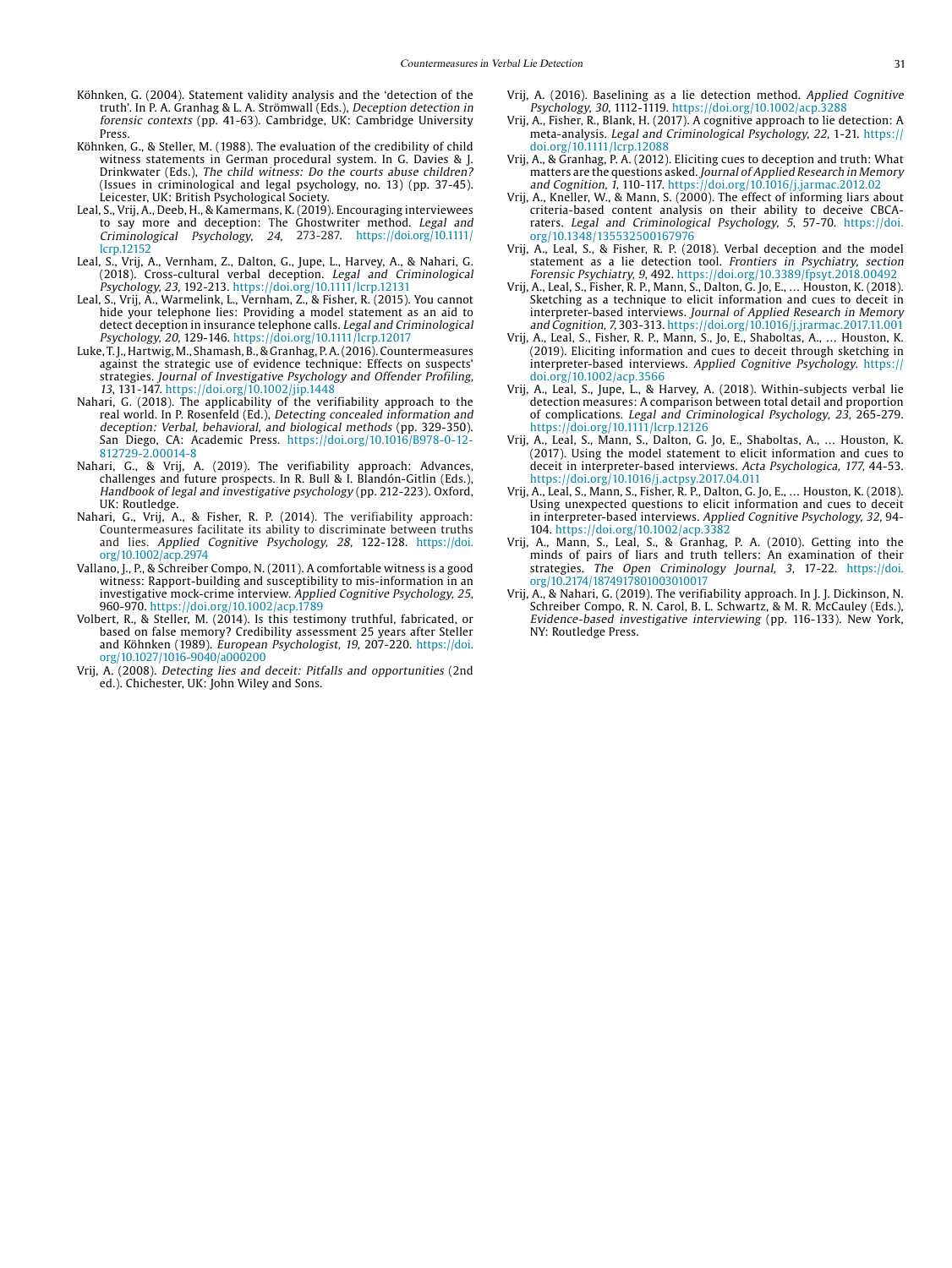#### **Appendix**

#### **Supplementary Materials**

# **The Model Statement Information Sheet**

Specific interview techniques have been developed that make lie detection easier because truth tellers and liars respond differently when exposed to these techniques. To what extent can a liar who learns about the techniques successfully adjust her/his responses so that s/he sounds like a truth teller? In this document you will find information about one such technique, the model statement technique. Please read this information carefully because in the interview you will be exposed to the model statement technique. This document consists of three parts: The first part Interviewing to detect deception contains some general information about lie detection techniques that successfully discriminate truth tellers from liars. The second part Encouraging interviewees to provide more information gives a little bit more information about the general approach we will use in the interview you will have after reading this document. The third part A model answer (model statement) outlines the specific approach we will use in the interview: the model statement technique. It contains:

- The rationale.
- How it was used in an interview in which the model statement was tested.
- The results of an experiment in which it was used.

You can take as long as you wish to read this document and to think how to apply your knowledge about it in the interview. Good luck!

# **Interviewing to Detect Deception** (from Vrij, Fisher, & Blank, 2017)

The core of the cognitive lie detection approach is that investigators can magnify the differences in (non-)verbal cues displayed by truth tellers and liars. If successful, those interventions should facilitate lie detection. The cognitive lie detection approach consists of three techniques that can differentiate truth tellers from liars: (1) imposing cognitive load, (2) encouraging interviewees to provide more information, and (3) asking unexpected questions.

# **Encouraging Interviewees to Provide More Information**

The core of the encouraging interviewees to provide more information technique is as follows. If truth tellers provide more information, they are more likely to be believed, because the richer an account is perceived to be in detail, the more likely it is to be believed. Moreover, the additional information truth tellers provide could provide leads to investigators to check. Liars may find it cognitively too difficult to add as many details as truth tellers do, or, if liars do add a sufficient amount of detail, the additional information may be of lesser quality or may sound less plausible. Also, liars may be reluctant to add more information out of fear that it will provide leads to investigators and, consequently, give their lies away. In other words, techniques that facilitate interviewees to say more may result in truth tellers in particular saying more. Research has supported this premise. Experimental research to date has revealed four ways to facilitate truth tellers to say more: (i) by using a supportive interviewer (nodding head and smiling during an interview, (ii) by giving an example of a model answer (a very detailed answer), (iii) by using drawings, and (iv) by using the cognitive interview technique.

# **A model Answer (Model Statement)** (from Leal et al., 2015)

#### **The Rationale**

Differences between truth tellers and liars may emerge if truth tellers provide longer statements. Talkative truth tellers raise the standard for liars, who also need to become more talkative to match truth tellers. In becoming more talkative, liars potentially increase exposing their deception. A possible way to make truth tellers more talkative is to provide participants with a detailed, model statement – albeit about an unrelated topic. The underlying assumption is that if truth tellers hear a detailed model statement, their views on what is expected from them may change and, as a result, they may provide a more detailed answer themselves. Truth tellers' inclination to provide more detail after being exposed to a detailed model statement may not be replicated by liars. First, liars face the problem that they should not say too much, as the information they give may indicate that they are lying. For example, they may say something that the interviewer knows to be false or easily can find out to be false. Second, liars typically prepare themselves for interviews. However, it is unlikely that they have prepared as much detail as the detailed model statement implies they should provide. A model statement therefore puts pressure on liars to include more detail than they have initially prepared. Perhaps liars lack the imagination and skills to generate the same amount of extra detail as truth tellers do. If so, then truth tellers will give longer answers that contain more detail than liars, particularly after being exposed to a detailed model statement. An alternative outcome is possible. After listening to a detailed, model statement liars may manage to lengthen their answers and provide additional detail. However, this additional information may not sound as plausible as the additional information truth tellers provide. If this is the case, then number of words and amount of detail will not differ between truth tellers and liars, but plausibility would, with truth tellers' answers sounding more plausible, particularly after being exposed to a detailed model statement.

# **How to Apply a Model Statement in an Interview**

In the interview, prior to answering the open-ended question to discuss their experiences in detail, participants were asked to listen to an audiotape in which a person gives a detailed account of attending a motor racing event. We did not want to give participants an idea what to say during the interview (hence, the unrelated event of motor racing), but wanted to give them an idea about what a detailed account entails. The model statement audiotape was a recall of a witness describing his experiences when attending motor racing for 1 day. This was a spontaneous, unscripted, recall of the event, and the only instruction the witness received was to be as detailed as possible. The witness was aware that this recall would be used as an example for others. We did not give any guidance about what types of detail to include and about what to say.

# **The Results**

Being exposed to a model statement resulted in truth tellers and liars adding a similar number of words to their stories which contained similar detail. However, these additional details sounded more plausible in truth tellers. Apparently, adding words and details to a story is one thing; doing that in a plausible way is another issue.

# **The Types of Detail Information Sheet**

Research has shown that truth tellers and liars often differ in speech content when recalling a story. In this document we briefly describe the main differences.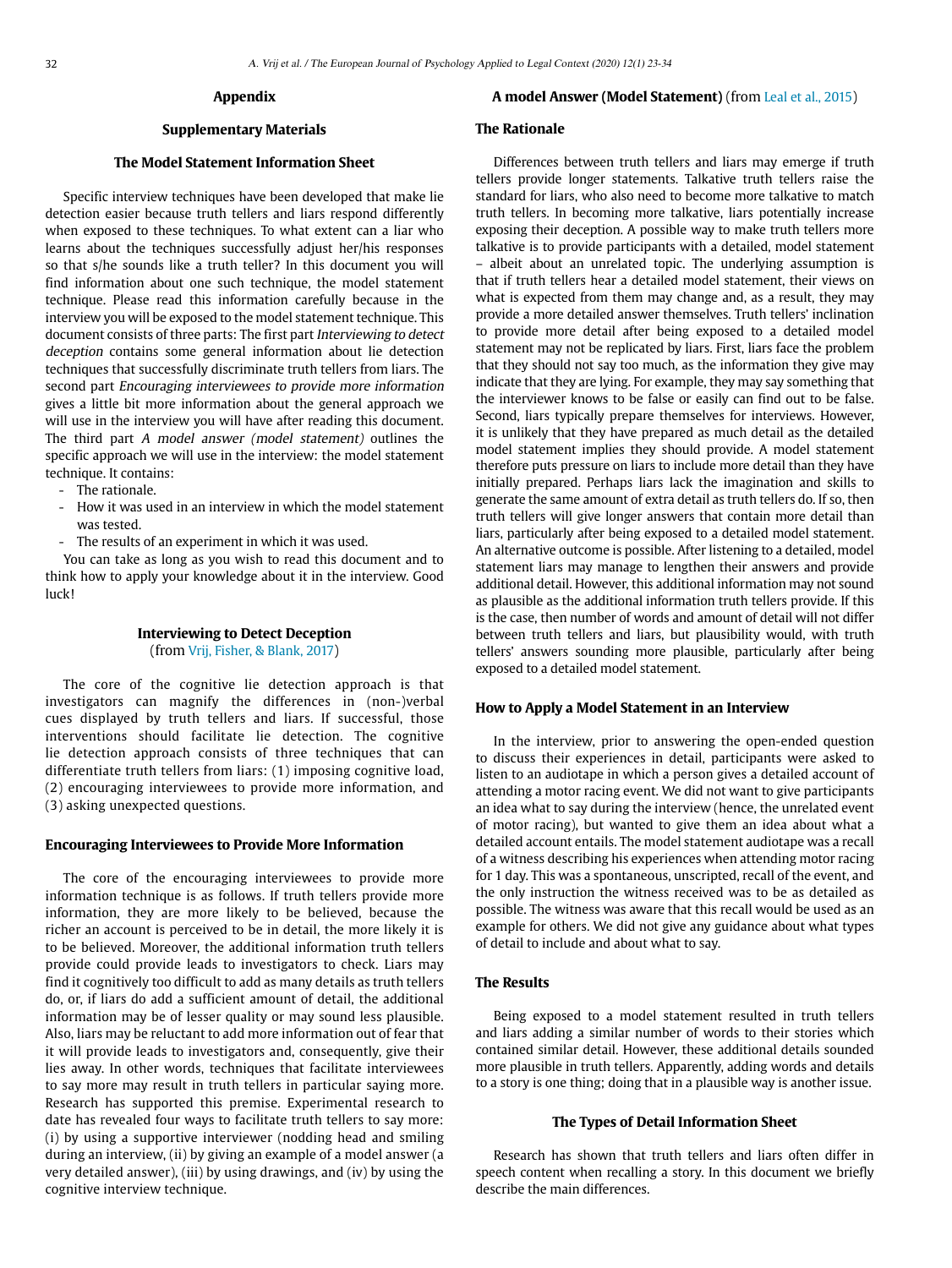"You can take as long as you wish to read this document and to think how to apply your knowledge about it in the interview. Good luck!".

# **Speech Content and Deception** (from Vrij, Leal, Jupe, & Harvey, 2018)

**Total amount of information.** Truth tellers typically provide more details than liars, because (i) liars lack the imagination to fabricate details that sound plausible or (ii) they are unwilling to provide many details out of fear that those details give leads to investigators that they are lying.

**Complications, common knowledge details and selfhandicapping strategies.** Total amount of information is a generic measure that does not take into account the different types of detail truth tellers and liars report. In brief, truth tellers provide stories that include non-essential details that make the story more complex (complications). By comparison, liars provide details that are based on common knowledge, or justify why they cannot provide certain types of information (self-handicapping strategies).

A complication is "an occurrence that makes a situation more difficult than necessary" ("The air conditioning was not working properly in the hotel"). Complications are more likely to occur in truthful statements than in deceptive statements. Making up complications requires imagination, but liars may not have adequate imagination to do so. In addition, research examining liars' interview strategies showed that liars prefer to keep their stories simple, but adding complications makes the story more complex. More examples of complications are: i) …"she was meant to get a sirloin and I was meant to get a rump but she wanted hers medium rare and they did it the wrong way round and when we tried to complain they didn't like it" ii)… "when we got on to the M23 there was a lot of traffic there, I'm not sure what was causing the hold-up but yeah took a bit longer than expected to get there", and iii)… "I remember my en-suite the toilet wouldn't flush properly, so we had to call maintenance for them to try to sort it out".

Common knowledge details refer to strongly invoked stereotypical information about events ("We visited the Louvre museum where was saw the Mona Lisa"). Liars are more likely to include common knowledge details in their statements than truth tellers. Truth tellers have personal experiences of an event and are likely to report such unique experiences. When they do so the statement is no longer scripted. If liars do not have personal experiences of the event they report, they then will draw upon general knowledge to construe the event (Sporer, 2016). In case liars do have personal experiences of the event, they may not report them due to their desire to keep their stories simple. More examples of common knowledge details are: i)… "we visited the haunted house and we went to London Eye" ii)… "we just went sightseeing to Bath Abbey and then just looked around there" and iii)… "yeah it was wonderful sightseeing. We went to the Colosseum".

Self-handicapping strategies refer to explicit or implicit justifications as to why someone is not able to provide information ("I can't remember; it was a while ago when this happened"; "Nothing unexpected happened; I am a very organised person"; "I fell asleep in the bus"). Liars are more likely to include selfhandicapping strategies in their statements than truth tellers. For liars, who are inclined to keep stories simple, not having to provide information is an attractive strategy. However, liars are also concerned about their credibility and believe that admitting lack of knowledge and/or memory appears suspicious. A potential solution is to provide a justification for the inability to provide information. Note that the justification does not have to be made explicit. The example "I fell asleep in the bus" is an implicit justification for not being able to provide information. More examples of selfhandicapping strategies are: i) "I'm not sure exactly what shops we

went in because it was quite a while ago", ii) "And then we just all sort of fell asleep in the car on the way back home", and iii) "We got there around the afternoon-ish and we looked around. And we went home after that because we were really tired because it's quite tiring looking around and stuff". (Examples 1 and 3 are explicit justifications and example 2 is an implicit justification.)

#### **Plausibility**

# **Coding**

One coder, blind to the veracity and countermeasures conditions, coded plausibility on 7-point Likert scales ranging from (1) not plausible to (7) very plausible after each of the four questions, taking into account the plausibility of the previous answers (thus, in fact, measuring plausibility of the story as it develops). The story of a Korean participant who said he travelled from Seoul to Barcelona just for the weekend was considered not plausible because someone typically does not travel from Seoul to Barcelona just for the weekend. In addition, the story of the participant who said he visited Windsor Castle, Buckingham Palace, and Tate Modern in one day was also considered implausible because that is a lot to visit in one day. A second coder coded a random sample of 40 transcripts. Inter-rater reliability between the two coders, using the two-way random effects model measuring consistency, was good, ICC = .75).

For the Total Interview analysis we used the plausibility score after the final question. For the After Model Statement analysis we averaged the plausibility scores of the two questions before the Model Statement and also for the two questions after the Model Statement. We then detracted the before the Model Statement score from the after the Model Statement score, a score that could range from -6 to +6. A positive score means that a statement became more plausible after the Model Statement, a negative score means that a statement became less plausible after the Model Statement. We label this the 'plausibility change' score

#### **Total Interview Analysis**

An ANCOVA utilizing a 2 (Veracity) x 2 (Model Statement Pre-Informed) x 2 (Types of Detail Pre-Informed) between-subjects design was carried out with plausibility after the final question as dependent variable. Preparation thoroughness, preparation time, motivation and site were covariates. The analysis revealed a main effect for Veracity,  $F(1, 189) = 32.74$ ,  $p < .001$ ,  $d = 0.80$  (0.50, 1.08). All other effects were not significant, all  $Fs < 1.97$ , all  $ps > .162$ . Truth tellers' stories ( $M = 4.71$ ,  $SD = 1.45$ , 95% CI [4.49, 5.07]) were considered more plausible than liars' stories ( $M = 3.62$ ,  $SD = 1.26$ , 95% CI [3.28, 3.83]).

#### **After the Model Statement Analysis**

A second ANCOVA utilizing a 2 (Veracity) x 2 (Model Statement Pre-Informed) x 2 (Types of Detail Pre-Informed) between-subjects design was carried out with the plausibility change score as the dependent variable. Preparation thoroughness, preparation time, motivation and site were covariates. The analysis revealed a main effect for Veracity,  $F(1, 189) = 24.01$ ,  $p < .001$ ,  $d = 0.66$  (0.37, 0.94). All other effects were not significant, all  $Fs$  < 3.11, all  $ps$  > .079. Truth tellers' stories ( $M = 0.67$ ,  $SD = 0.88$ , 95% CI [0.53,0.88]) gained more in plausibility after the Model Statement than liars' stories ( $M =$ 0.10,  $SD = 0.84$ , 95% CI [-0.11, 0.23]). One sample *t*-tests comparing the scores with 0 (no change) showed that truth tellers' stories became more plausible after the Model Statement,  $t(96)$  = 7.47,  $p$  < .001, whereas the plausibility of liars' stories did not change, t(103)  $= 1.17, p = .244.$